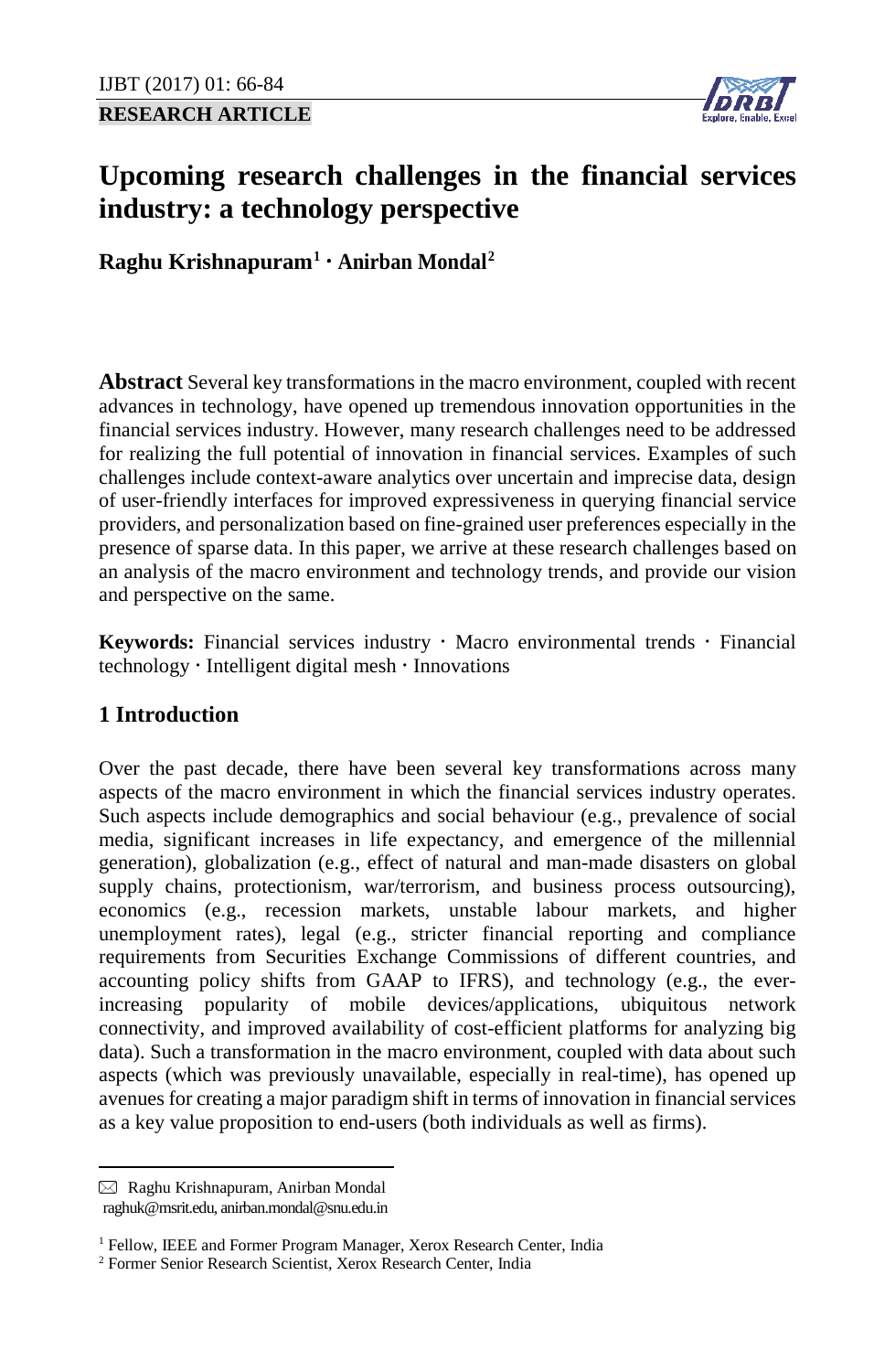The macro environmental factors mentioned above have resulted in a significant amount of activity in the financial products and services space. "Financial technology" (abbreviated as "fintech") refers to any technology-based innovation in the financial industry [1-2]. Innovations concerning fintech essentially cover the entire gamut of financial services ranging from loan/mortgage management to investment banking to virtual currencies (e.g., Bitcoin [3-4]). Notably, much of this activity is emanating from technology start-up firms that are primarily outside of the traditional financial sector. In order to keep up with the disruptive cross-boundary innovation plays by technology start-ups, traditional financial firms have started pumping funding into fintech companies. To put things into perspective, fintech companies across the world obtained funding to the tune of about \$36 billion in 2016 [5]. For example, Wells Fargo provides mentoring for start-ups, while Bank of America has an annual conference for fintechs in Silicon Valley [6]. Furthermore, BBVA invested \$13.5M on renovating an 80,000 square-foot operation centre in Birmingham for housing technology teams that create fintech applications [6].

In this paper, we review the macro environmental factors and technology trends, and then point out some of the key research challenges that need to be addressed for realizing the full potential of innovation in the financial services industry. We also summarize our perspective on the innovation opportunities that they open up. The remainder of this paper is organized as follows. Section 2 discusses key trends in the financial services industry as well as their ramifications based on an analysis of macro-environmental factors. Section 3 presents recent developments from a technology perspective. Section 4 identifies the key research challenges related to the innovation opportunities in financial services arising out of these factors and trends. It also provides our perspective on how these research challenges, if addressed, could benefit the industry. Finally, Section 5 provides the summary and conclusions.

## **2 Analysis of macro environmental trends impacting the financial services industry**

This section provides an analysis of the macro environment trends in the financial services industry. The trends are summarized in Figure 1 based on the factors of the macro-environment. We now examine how these macro-environmental factors impact the financial services industry.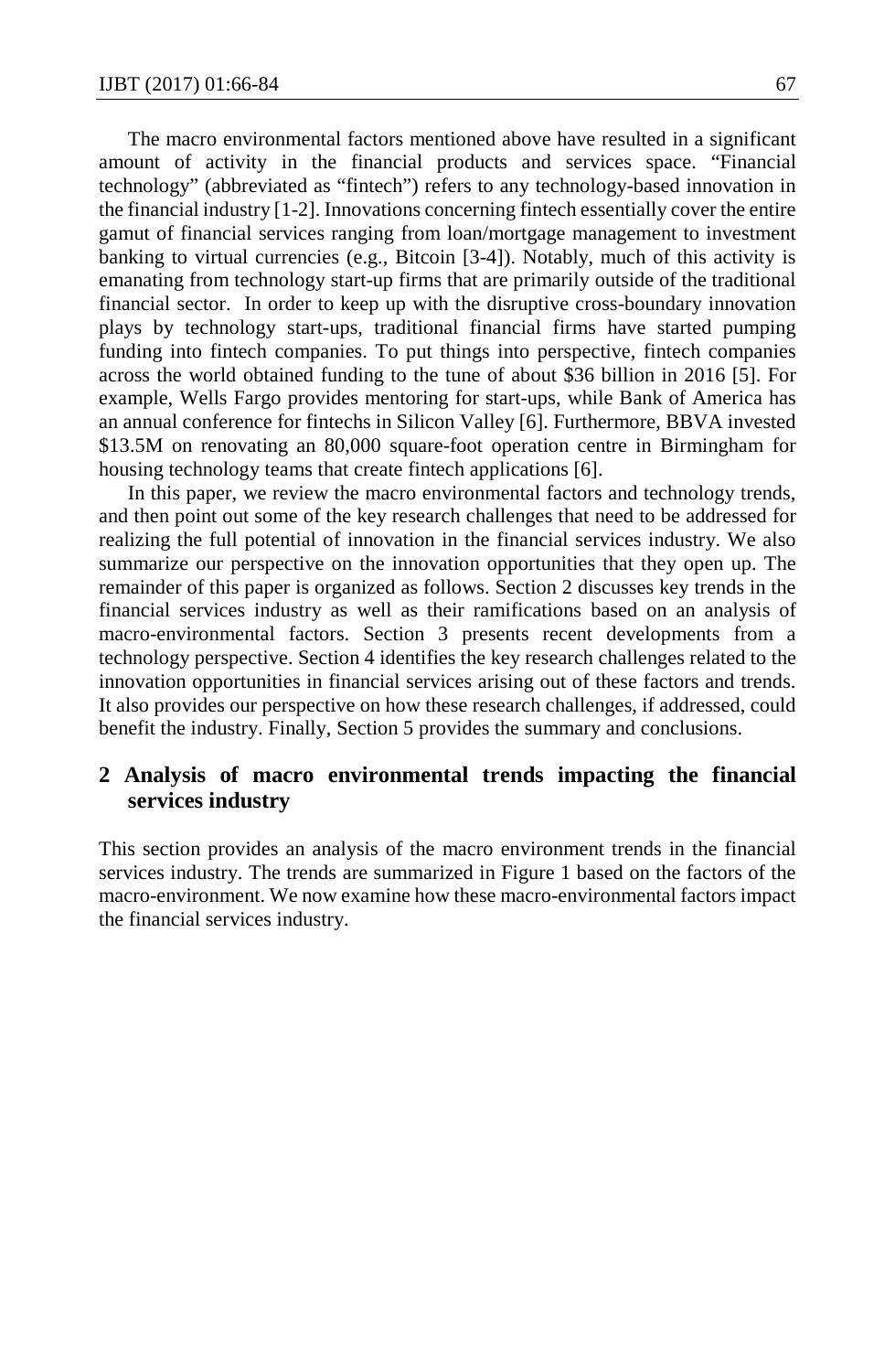

**Fig. 1** Macro-environmental analysis of trends in the financial services industry

## **2.1 Political/legal factors**

**Protectionist measures:** In the recent years, governments have been becoming increasingly protectionist in an effort to safeguard the economic sustainability of their respective countries. Examples of protectionist-oriented measures include the creation of more trade barriers, increased import duties, and stricter policies on work visas. A recent example relates to the US administration's H1 visa restrictions [7]. Although some may argue that such protectionist measures may go against the principles of free market economics, the global financial crisis of 2008, the reality of recession markets, as well as the high rates of unemployment have compelled several governments across the world to adopt such measures. The protectionist trend is likely to continue well into the future as well. The implication of protectionism is that product/service differentiation would become a key factor for any given firm to enter the market of a particular country, given that advantages due to offering goods/services at a lower cost would be practically offset by protectionist measures.

Interestingly, protectionist measures open up significant opportunities for research concerning the improvement of financial services and products. For example, consider the case of visa restrictions by any given country. In such a scenario, new tools and technologies can be developed for automated problemsolving and for remote troubleshooting. Furthermore, "intelligent" (see Section 3.1) software could facilitate remote monitoring of the systems for preventative maintenance, in order to reduce the chances of service failures and emergencies.

**Reform in pension plans:** Over the past few years, there has been a trend in terms of a gradual shift from defined benefit pension plans towards defined contribution pension plans [8]. In case of defined benefit plans, employees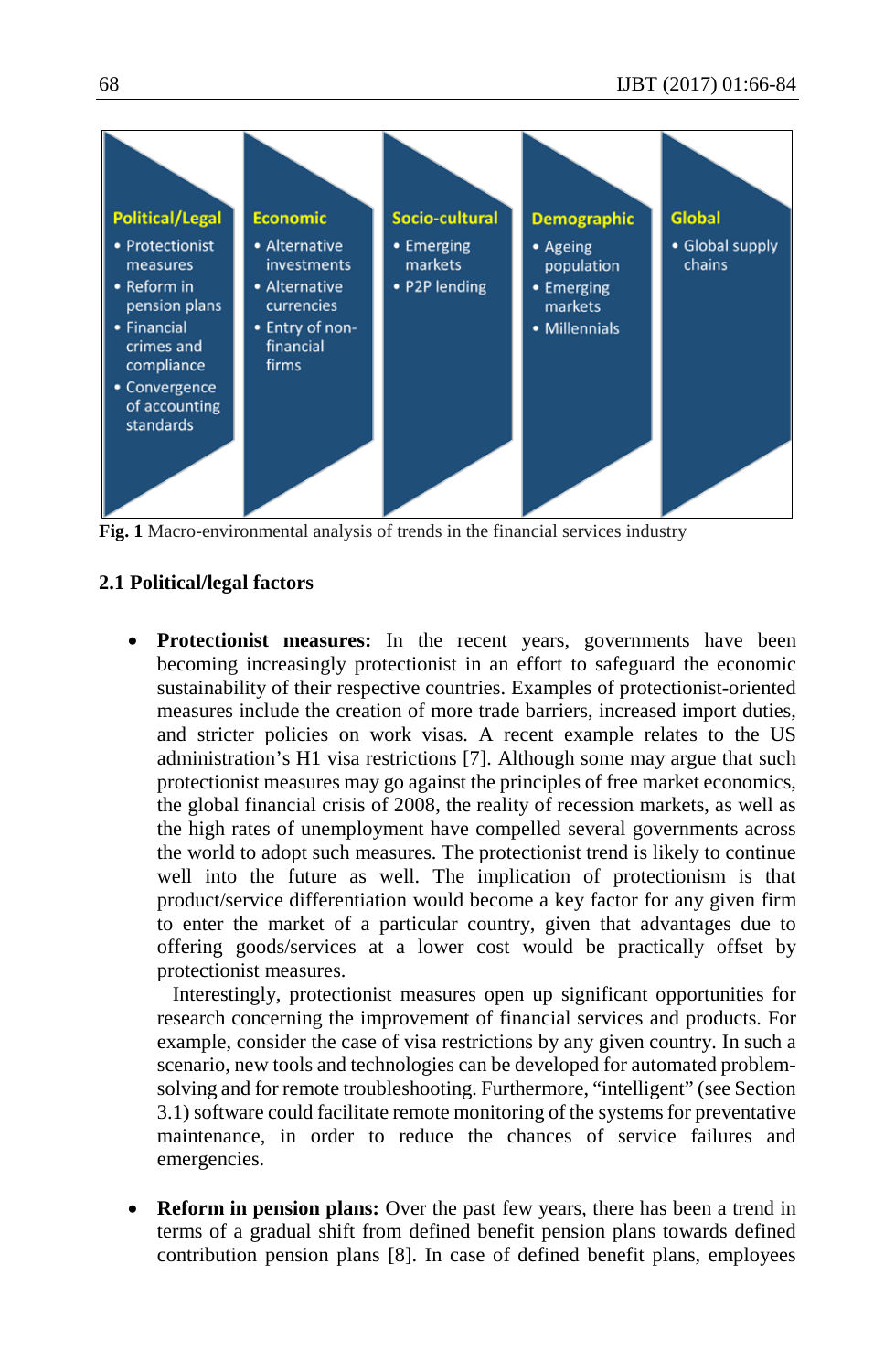typically receive a fixed set of retirement benefits that are not dependent upon market conditions. On the other hand, retirement benefits arising from defined contribution plans depend upon market conditions, thereby creating a significant amount of uncertainty for employees [9]. Given the current economic climate of recession and uncertainty in market conditions, where long-term employment at most firms is fast fading away, we believe that this trend is likely to continue. It is primarily because this trend shifts the financial risk to the employees as opposed to shifting it to the firms. It is to be noted that this shift increases the complexity of long-term investment risk management for retirement asset management firms, especially given that almost the entire portfolio of a given customer entails a high degree of volatility and uncertainty, i.e., no retirement benefits can be taken for granted anymore.

Given such complexity, automation of the analysis of long-term investment risk planning becomes key for effective investment decision-making. Consequently, this trend in pension plans opens up research opportunities towards creating novel financial services that incorporate a considerable amount of automated investment risk planning and decision-making. The challenge here is to design automated financial risk modelling and risk management approaches that are capable of simulating the way in which human financial experts make decisions based on the macro environmental context.

- **Financial crimes and compliance:** Over the last couple of decades, there has been an increase in financial crimes such as financial accounting fraud, securities fraud, credit card fraud, insurance fraud, Internet-based fraud and money laundering. Financial accounting fraud [10-11] perpetrated by companies such as Enron [12], WorldCom [13] and Madoff [14] have shaken public trust in stock markets, thereby resulting in increasingly stringent compliance requirements by regulatory authorities. An example of such compliance regulations is the Sarbanes-Oxley Act (SOX) [12, 15]. Ensuring compliance with respect to such stringent governmental regulations is timeconsuming and expensive for firms. It is especially problematic for small to medium-sized businesses. Here, automated fraud detection technologies as well as technologies for creating automated financial reports and statements can play a prominent role in keeping the costs down for all firms. Building such automation technologies raises several interesting research challenges such as heuristics for detecting fraud, intelligent approaches for identifying cases of creative accounting and techniques for working with huge amounts of uncertain data from different modalities and identifying cross-connections and correlations.
- **Convergence of accounting standards:** Over the past decade, there have been several initiatives to combine the two widely used accounting standards, namely the US Generally Accepted Accounting Principles (GAAP) [16] and the International Financial Reporting Standards (IFRS) [17-18]. The goal is to create a unified framework of accounting standards to make the process of financial reporting easier across countries, especially given the importance of globalization [19-22]. Notably, these two accounting standards differ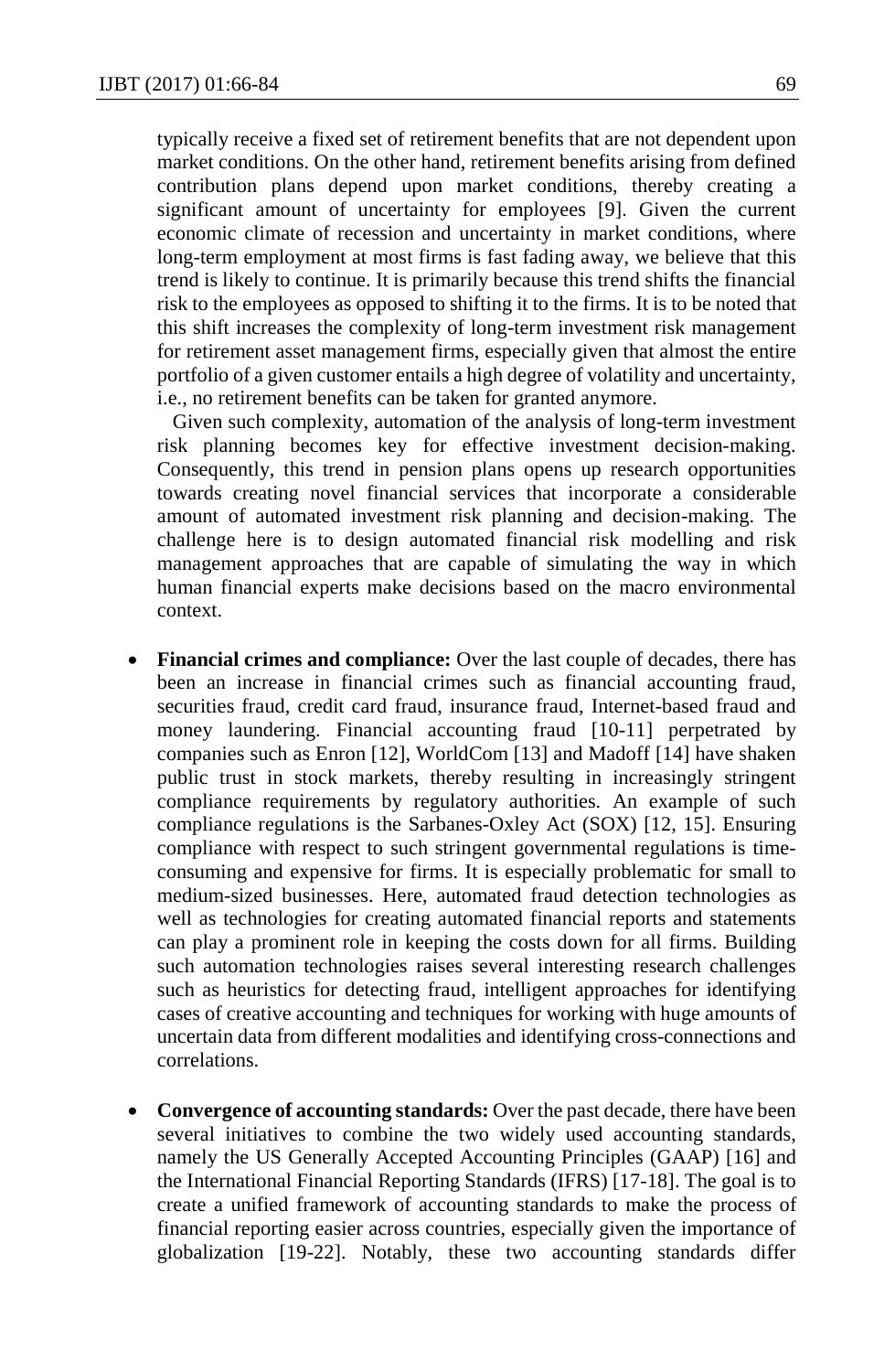significantly in terms of their philosophy, thereby creating challenges for accountants. In other words, an accountant, who has been trained in US GAAP accounting standard, would find it challenging to understand financial statements written using the IFRS accounting standard, and vice versa. This opens up new research avenues for the creation of new technologies and software that are capable of automating the process of translating US GAAPbased financial reports and statements to IFRS and vice versa. The challenges here are around interpreting principles expressed in natural language and converting them to algorithms. Furthermore, GAAP and IFRS are philosophically different in that GAAP provides clear-cut quantifiable guidelines for financial accounting, while IFRS is more about principles. The implication is that translation of US GAAP-based financial reports and statements to IFRS (and vice versa) would often be subjective based on the financial experts' human interpretation. Modelling and incorporating such subjectivity into the translation algorithms would open up further opportunities for research.

#### **2.2 Economic factors**

- **Impact of alternative investment markets:** Alternative investments refer to investments that are not a part of the standard asset classes (e.g., stocks, bonds and cash). Examples of alternative investments include real estate, futures, derivative contracts and hedge funds [23]. The growth of alternative investment markets [24-25] have been fuelled by investors' increasing lack of trust in the stock markets due to events such as the global financial crisis of 2008 and multiple large-scale scams such as Enron [12], WorldCom [13] and Madoff [14]. Alternative investments can be used for diversifying a given portfolio to reduce risk and volatility, especially because they have little direct correlation with the standard asset classes. For example, Gravitas [26] serves as an outsourcing platform provider for the alternative investment industry. Their thought leadership event in 2015 was aimed at understanding the trends in the alternative investment industry. The areas of focus identified by Gravitas were (a) big data (b) branding (c) cyber security and (d) innovation. While these issues impact the alternative investment industry, they also impact other aspects of financial services, e.g., general (traditional) investment banking services. Hence, addressing these issues would be beneficial to other financial services as well.
- **Emergence of alternative currencies:** The emergence of alternative currencies has been becoming a major trend for the financial services industry. An example of alternative currency is Bitcoin [3-4], which is becoming increasingly popular. While we certainly share the optimism about alternative currencies, we also believe that regulatory frameworks are not yet adequate to deal with alternative currencies. In particular, we believe that the rate of adoption of alternative currencies would depend significantly upon how the regulatory authorities and large financial institutions respond to alternative currencies. This is because the opinions concerning alternative currencies vary across governments. Incorporating alternative currencies into the mainstream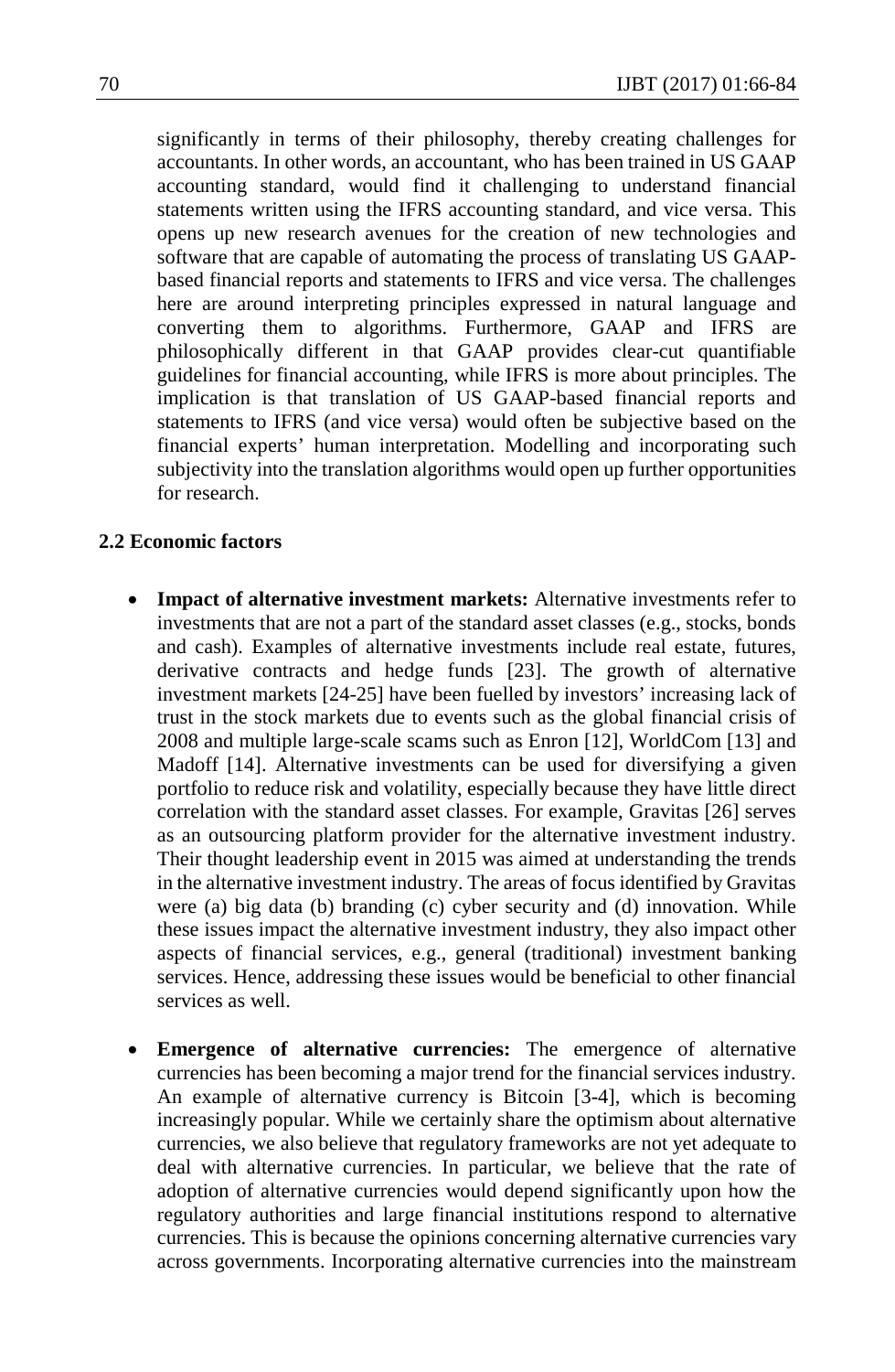entails research challenges such as traceability, security, trust, privacy, nonrepudiation protocols and distributed management of the transactional log data. On the other hand, the rewards for developing technologies that can overcome these problems are huge. As a result, many financial firms, start-ups, as well as traditional IT companies are investing heavily in this area. We will come back to this issue again in Section 3.2.

**Entry of non-financial firms:** Over the past decade, the financial services industry has been witnessing the entry of firms that are not traditionally financial firms. These firms have been entering the financial services industry with their own expertise and they have been instrumental in continuously redefining the scope of financial services. Examples of new technologies introduced by such firms include Google wallet [27] for payments via mobile devices, Amazon's store card [28-29] for purchase financing purposes and NFC-enabled checkout terminals [30]. Furthermore, companies, such as AT&T and Verizon, are using NFC technologies for creating digital wallets in mobile phones [31]. Moreover, Google has been trying to enter the funds management business, while Apple with its huge cash reserves is also making forays into financial markets.

Additionally, companies, such as Google, Apple and Amazon, have a significant amount of data about their customers. These companies have been increasingly using this data for analytics and bundling their core services with the financial services e.g., for increasingly personalized financial product and service offerings. Given the prevalence of mobile devices and mobile technologies, we believe that mobile services in finance will continue to grow and increase in importance with the key contributions and innovation most likely to come from non-financial firms.

In essence, financial services may no longer remain the sole domain for banks and other traditional financial institutions, as the non-financial firms keep increasing their market share. This would lead to a large-scale integration of financial services with other domains such as retail and travel, thereby bringing in research challenges around the integration and analysis of data from multiple and disparate data sources, including social media.

#### **2.3 Socio-cultural factors**

• **Impact of emerging markets:** In emerging markets, two key trends include micro-financing/financial inclusion [32-33], and correspondent banking models [34]. Notably, in emerging markets, a significant percentage of the population are completely excluded from the financial and banking systems and they have little or no access to loans. Micro-financing concerns the small loans that are provided by an organization or private investors to small business owners for enabling financial inclusion and facilitating community development. More recently, the concept of micro-financing has become applicable to start-ups. Consequently, several technological innovations have started to occur in the micro-financing space. As an example, "Kiva" (www.kiva.org) is an online platform that essentially provides a match-making service between private investors and poor entrepreneurs in emerging markets.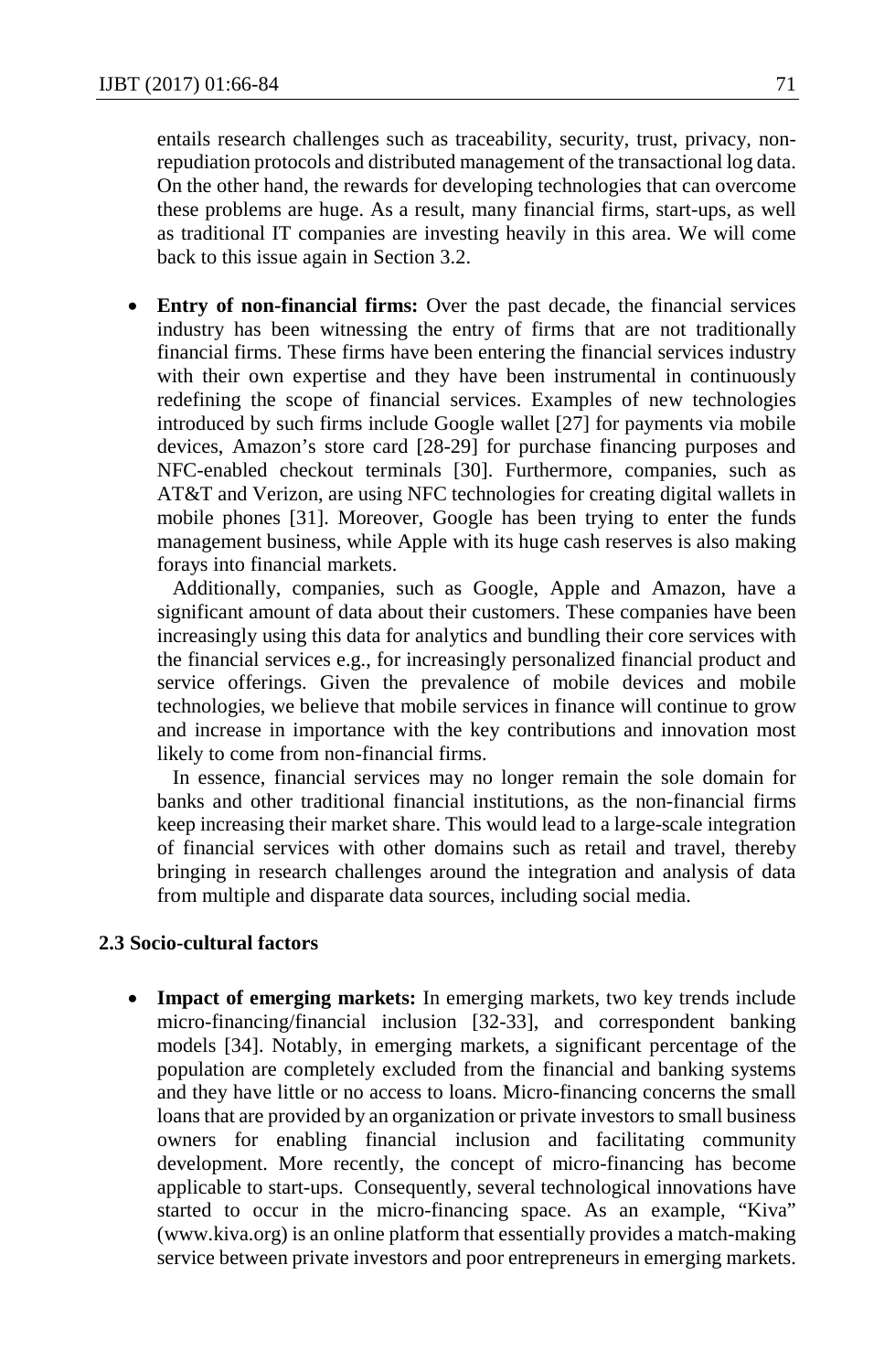Additionally, firms such as Allianz are focusing on innovations in the microinsurance market.

Over the next decade, we believe that innovations due to technologies such as smartphones and improved credit scoring software (which rely on big data) will create significant positive market disruptions in the micro-financing space. This is also supported by the increasing drive towards entrepreneurship in the startup ecosystems. As more sophisticated data analytics techniques are developed, loan-default analysis would be likely to become more accurate, thereby increasing the trust of investors in the micro-financing space. Furthermore, since micro-financing has the potential to contribute significantly to community development, governments and regulatory agencies have an incentive to provide considerable tax benefits to investors in the microfinancing markets. Here, the role of electronic transactions (e.g., by using mobile devices) would become more prominent because electronic transactions can typically be tracked, thereby alleviating the concerns of governments about money laundering.

Incidentally, the correspondent banking model [34] is becoming increasingly popular towards facilitating financial inclusion for low-income consumers living in remote areas. Correspondents are representatives of a given bank, who are authorized to act on behalf of the bank e.g., in executing various kinds of transactions. Correspondents connect to the banking services requested by the consumers by means of mobile devices. Thus, the correspondent banking model essentially tries to provide consumers with access to banking services without necessitating their physical presence. Given that traditional banks cannot open branches in remote areas due to cost issues, the correspondent banking model has become a necessity to provide financial inclusion to consumers in these remote areas. Furthermore, such areas lack electricity and Internet connectivity, thereby precluding the possibility of installing ATMs.

We see a significant amount of trust issues with Correspondent banking models. For example, a correspondent could be fraudulent and dupe illiterate consumers of their hard-earned savings. We believe that a combination of mobile technologies, security and authentication technologies, as well as stronger government regulations would significantly facilitate in the success of Correspondent banking models over the next decade. Given the recent developments in "intelligent things" (See Section 3.1), it is not unthinkable that some of these issues might find a solution in autonomous vehicles and drones, which could replace correspondents.

**Popularity of P2P lending:** Peer-to-Peer (P2P) lending [35-36] involves lending money among strangers as opposed to lending from a bank. Based on the study in [37] by Transparency Market Research, the size of the global P2P lending market will be \$897.85 billion by the year 2024, i.e., significantly higher than its market size of \$26.16 billion in 2015. The findings in [37] also revealed that the size of the global P2P lending market is expected to grow at a CAGR of 48.2% between 2016 and 2024. Websites specializing in P2P lending use automated technologies for activities such as credit checking and loan default predictions. In particular, web-based P2P lending firms typically incur considerably lower costs for providing lending services to consumers as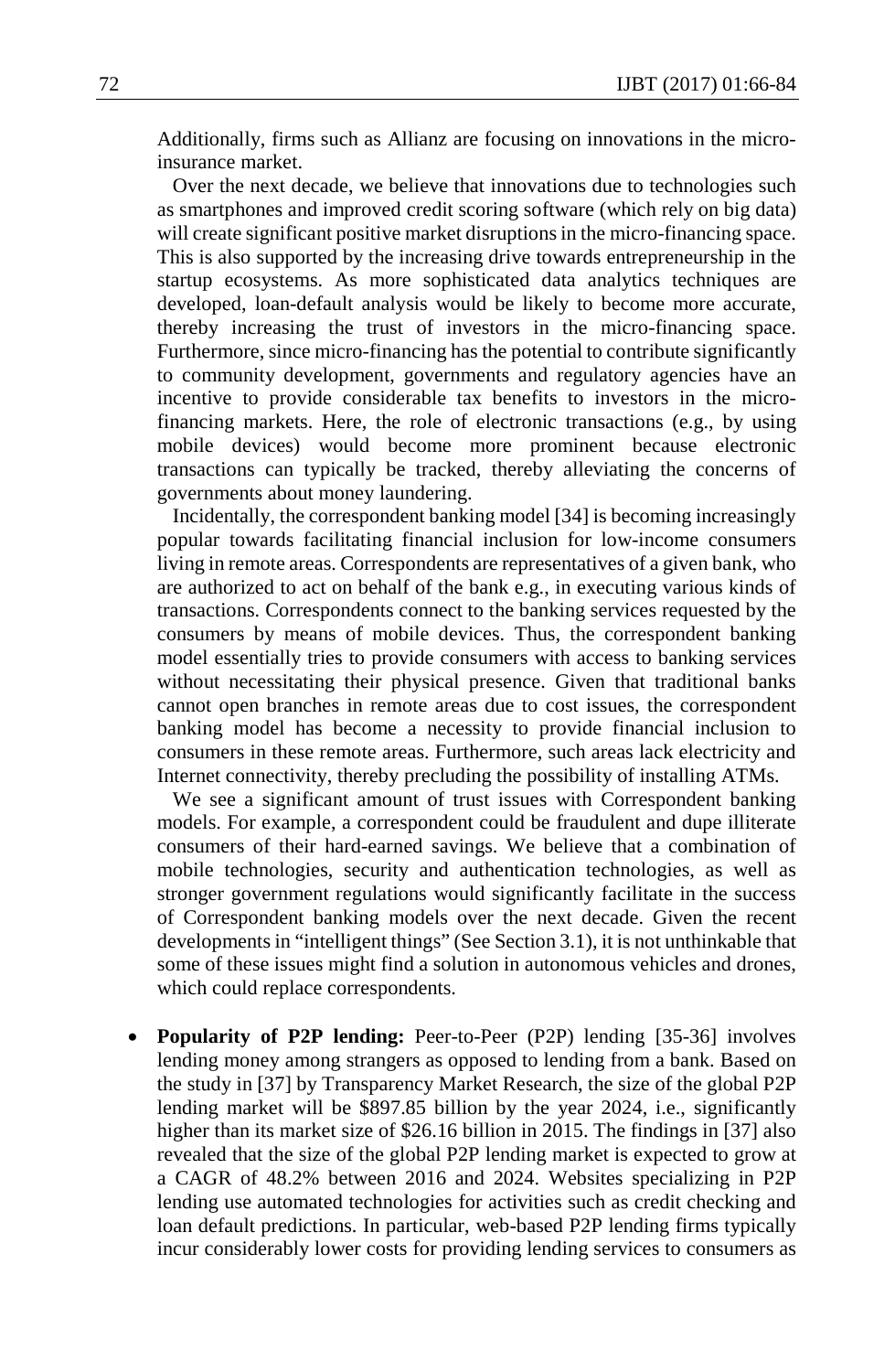compared to that of traditional banks primarily because of the automated technologies that they use. However, P2P loans are essentially unsecured. In case of any default on a given P2P loan, the lender has no recourse to any legal action.

Interestingly, P2P lending can also be seen as supporting entrepreneurship and innovation in emerging markets (and in some cases, in developed markets as well). In particular, crowd-funding-oriented websites allow potential entrepreneurs to pitch their ideas for novel products and services; then interested individuals can invest money on ideas, which they judge to be of high potential value. We believe that automated technologies for loan default predictions w.r.t. the overall macro-environmental context will play a key role in the near-term as well as long-term future towards further increasing the popularity of P2P lending.

#### **2.4 Demographic factors**

- **Impact of ageing population:** Based on the study in [38], the percentage of the world's population over the age of 60 would become almost double in the next 25 years. Ageing of the population has different ramifications for developed and emerging markets. In the case of developed markets, ageingthemed investing has been dramatically increasing in popularity [39]. Examples of ageing-themed investing include investments in healthcare, insurance companies and travel (e.g., cruises). On the other hand, for emerging markets, a huge number of elderly people tend to work with generally unpredictable incomes, thereby implying that reducing risk in their investments and assets becomes a necessity. The financial services industry could play a major role in managing the volatility of individual consumers' investments and assets (e.g., real estate) as well as the volatility of large-sized funds that contain the investments of a large number of firms and consumers. This requires a comprehensive contextual understanding of the environment in which these individual consumers' investments and assets, and large-sized funds operate. It also requires a what-if analysis of different kinds of scenario analysis and reasoning about how the investments would play out under a wide gamut of potential circumstances and events. Hence, in this space, we see significant research opportunities for contextual analysis and fine-grained understanding of financial data.
- **Impact of emerging markets**: In emerging markets such as India and China, the dramatic pace of economic growth has contributed to the middle class expanding at a rapid pace. This trend would imply an increased demand for services towards financing home and car loans as well as investment recommendations for small amounts of money. Notably, such services were originally designed for a relatively small percentage of the population. However, the huge and rapidly expanding size of the middle class in emerging economies, such as India and China, implies that these services need to be provided to a much larger population size than ever before. The ability to provide these services at scale entails some key research challenges related to cost considerations. Here, automated technologies need to be developed to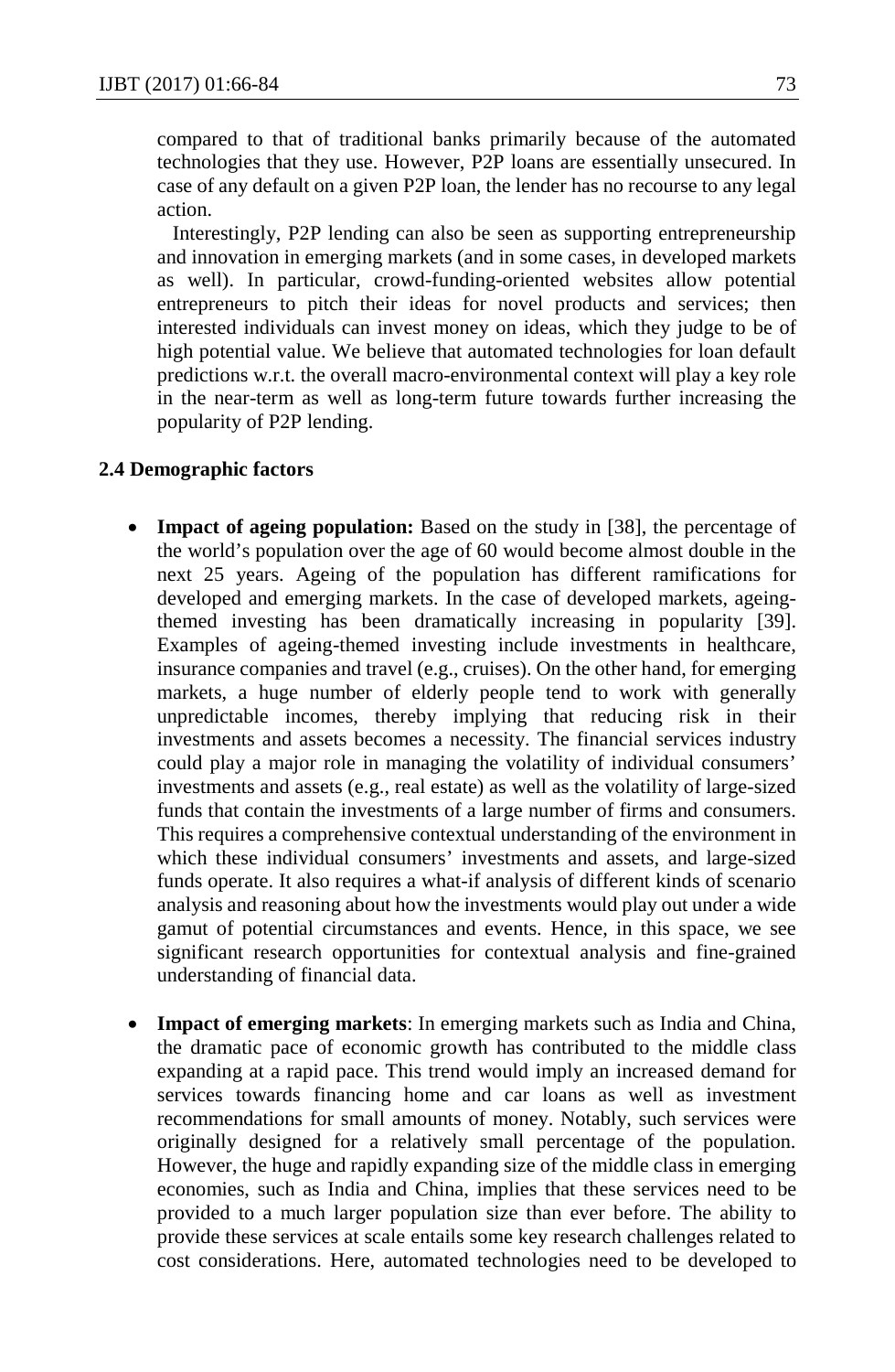facilitate economy of scale in providing these services to a large number of consumers. For example, it would be practically unviable to provide individualized/personalized customer relationship managers for everyone in a large population. However, the automated technologies would make it feasible for large population sizes to leverage value from these financial services primarily due to economies of scale. This also requires a significant amount of research in predictive analytics in financial services for understanding the huge amounts of data that are generated from multiple and disparate sources.

There has been a rapid growth in the number of millionaires in Asia. Based on the information in [40], at the end of the year 2015, the net worth of Asian millionaires was \$17.39 trillion as compared to North America's \$16.61 trillion. This market segment of Asian millionaires will increase the demand for personalized advice concerning investments and services associated with the search, sales and financing of high-end products and services. Furthermore, financing of loans for high-end homes would also need to be provided as a service to this market segment. As this market segment becomes larger in size, automation of these financial services would become a necessity to offer the services in a personalized manner. This would create new research challenges and opportunities again with respect to technologies related to digital personal assistants, natural language interfaces, scalability, data collection and analytics, which can be incorporated into "intelligent things" (see Section 3.1).

• **Emergence of the millennials:** According to a Goldman report [41-42], Millennials will inherit \$30 trillion in wealth. This marks a paradigm shift for investment management firms. This is because multiple studies have demonstrated that Millennials tend to rely on information from social networks and the results of their own online research for making financial investment decisions. Notably, this is in contrast with other generations (e.g., Generation X), which typically use the services of financial investment specialists for making their investment decisions. In fact, the survey in [43] indicates that 67% of affluent Millennials would find it acceptable to obtain services from non-financial firms as compared to 45% for affluent Gen X consumers. Furthermore, 91% of affluent Millennials would seek information about financial investments from social networks, while only about 53% of affluent Gen X consumers would be willing to make investments based on information obtained from social networks. Hence, we believe that the emergence of Millennials and their huge \$30 trillion wealth inheritance would lead to innovations in financial investment services. Such innovations would be associated with the collection and analysis of huge amounts of data from social media.

#### **2.5 Global factors**

Impact of global supply chains: Trade in supply chains accounted for about \$20 trillion i.e., 60% of the global trade and approximately 30% of the world's GDP in 2013 [44]. Given the significant amount of globalization in today's world, global supply chains are becoming more common and are typically associated with multiple countries across the world [45]. Given that global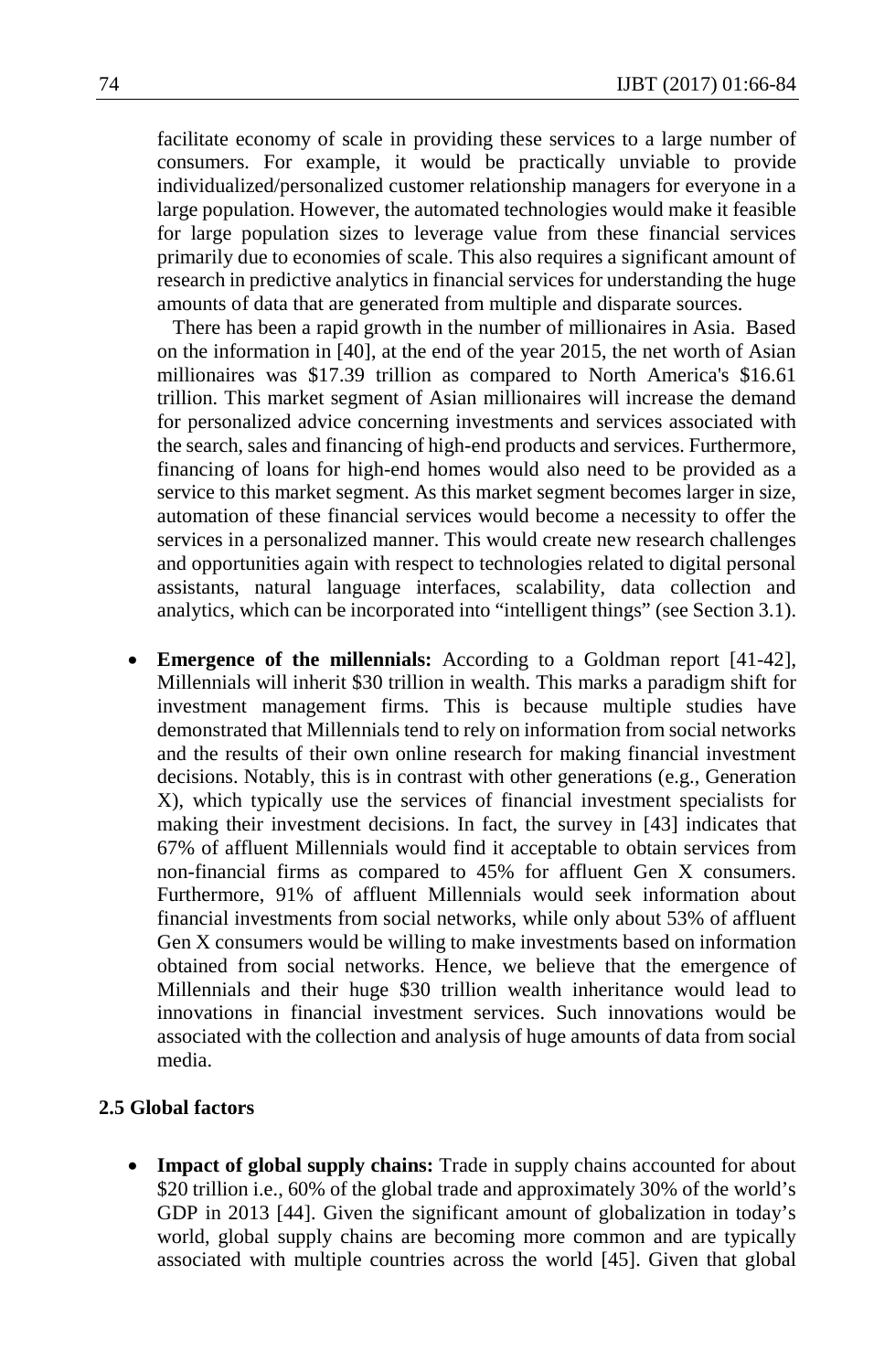supply chains span across geographies, events in any given part of the world can impact the entire global supply chain in an adverse manner. Examples of such events include earthquakes, tsunamis, and regional conflicts. Given that firms typically have marketable securities (investments made by a given firm in other firms) in their respective investment portfolios, the complexity of risk management planning increases dramatically for financial investment firms, especially given the wide gamut of potential exposure due to most major global/local events. This trend again opens up avenues for research in predictive analytics and reasoning under uncertainty for determining the probability and consequences of events that may have considerable impact on global supply chains. Some initial work in this direction may be found in [46- 48].

# **3. Recent Developments in Information Technology**

Recent developments in information technology can be summed up in three terms: "intelligent," "digital," and "mesh", i.e., intelligent digital mesh is the way the technology is moving. See for example [49-52].

### **3.1 Intelligent**

**The trend towards "intelligent things":** This means that almost any device or artifact that we use in our daily life or professional life could become intelligent, capable of learning and adaptation.

The implication is that artificial intelligence and machine learning would become ubiquitous and will be part of our daily lives. The advent of sophisticated machine architectures and associated learning algorithms, combined with computing power to deal with massive amounts of data as well as the availability of a variety of data (including real-time) from a variety of sources, have the potential to provide huge business value. Access to cheaper and deeper machine learning and advanced chip manufacturing technology (such as the 10-nanometer technology) [50] means that intelligence can be embedded in massive-scale systems as well as in very small end devices. Intelligent apps such as personal assistants that can handle natural language or other immersive interfaces, as well as analytics-enabled features that are integrated into many processes such as ERP, marketing and end-user services will enhance efficiencies of and improve customer experience. "Intelligent things" such as safe robots, drones, autonomous vehicles, and even air taxis [50] are expected to dominate as businesses become more digital. Internet-of-Things (IoT) devices will evolve into "intelligent things" with powerful capabilities.

**Implications of "intelligent" to financial services:** Financial organizations can be expected to move out of traditional machine learning niche areas such as automated high-frequency trading and venture into broader areas such as fraud and abuse detection, compliance (such as Know Your Customer, or KYC), as well as risk data aggregation and risk modeling. These are some of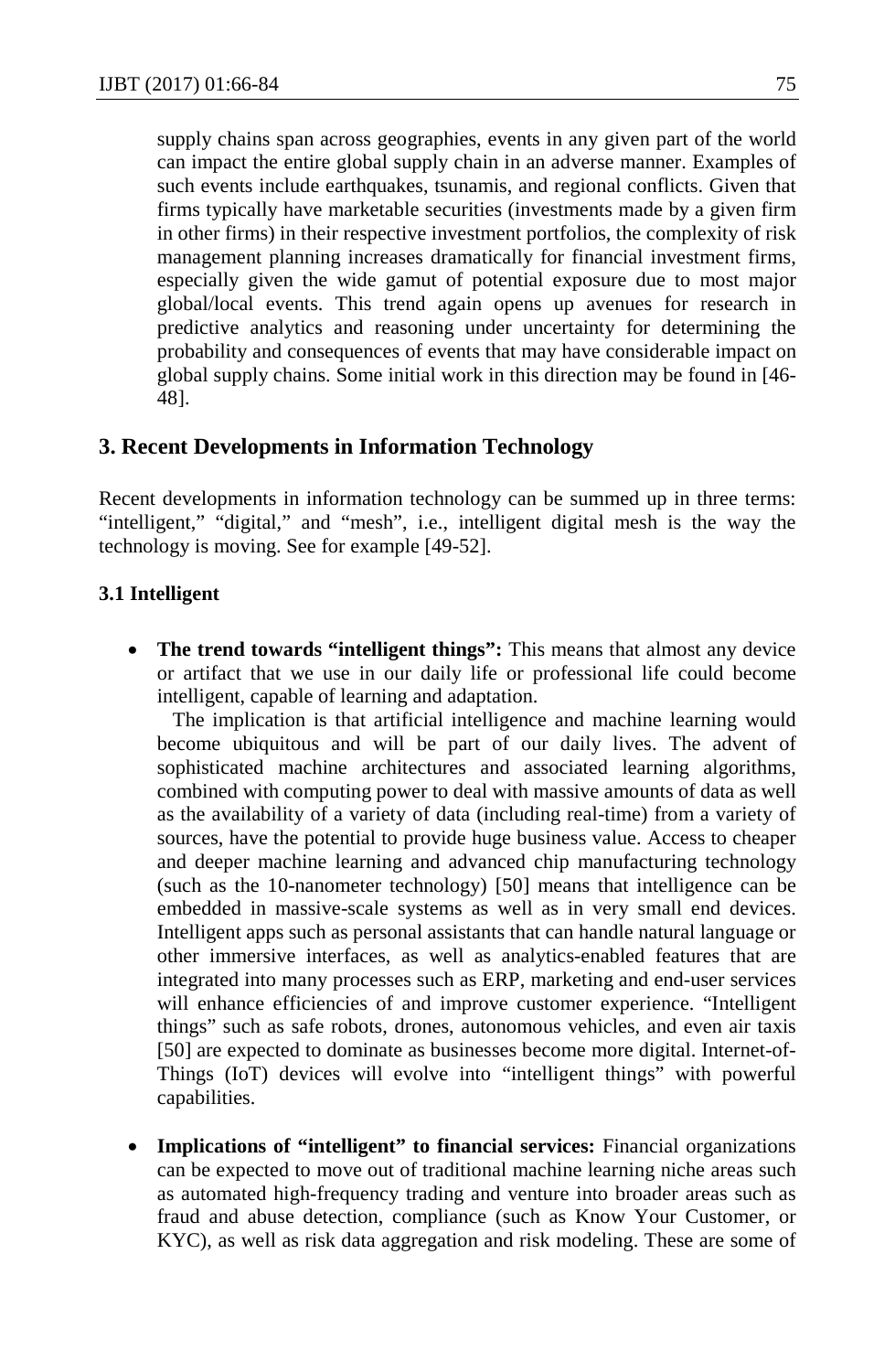the areas that can benefit immensely from the "intelligent" trend. These applications will need to analyze large amounts of diverse data to extract hidden information and to identify complex patterns. The issues related to fraud were eloquently illustrated by the 2016 Wells Fargo account scandal [53]. The idea of "intelligent things" that can send and receive information from the 'edge' via a variety of sources such as ATMs, mobile phones, trade centres and financial markets can lead to new types of application scenarios such as real-time risk computation and monitoring. Intelligent assistants are potential game changers that could replace relationship managers and financial advisers. We may also imagine other intelligent things, such as autonomous vehicles and drones, providing banking services in remote areas. However, there are several research as well as regulatory challenges related to privacy and security that will limit some of these applications. We will discuss this again in Section 4.

# **3.2 Digital**

- **The developments towards "digital":** This means that digital and physical worlds will become increasingly intertwined and eventually seamlessly integrated. Virtual and augmented reality which allows people to simulate and experience situations, will create new business models in the future in terms of providing innovative services. Research challenges in this area are related to freeing up the user from the requirement of wearing appendages such as glasses and capturing the user input (or intent) on a device without a keyboard or a touchscreen (See for example [54]). Digital twins, namely, dynamic software models or physical entities including humans (or organs of humans), will allow us to model real-world situations accurately, leading to a better understanding of the world, including analysis, monitoring and control.
- **Blockchain technology:** Blockchain technology, also known as distributed ledger technology, is also part of "digital". The technology has its origins in cryptocurrencies (Bitcoin). However, it has now become mainstream, and has the potential to make a substantial impact. The technology works by maintaining identical copies of a digital, distributed transaction ledger in the computers of all participating members. It functions by grouping transactions into blocks and then chaining the blocks. Historical transactions cannot be altered or tampered with, because the links between blocks and their content are protected by cryptography.
- **Implications of "digital" to financial services:** Digital twins will provide financial organizations the capability to understand their customers much better, and thus increase customer satisfaction levels through personalization. Similarly, virtual and augmented technologies have the potential to transform employee training and customer experience. Blockchain technology, which maintains identical copies of transaction history, can bring more trust, better access and transparency to all sorts of value-exchange transactions [55-56].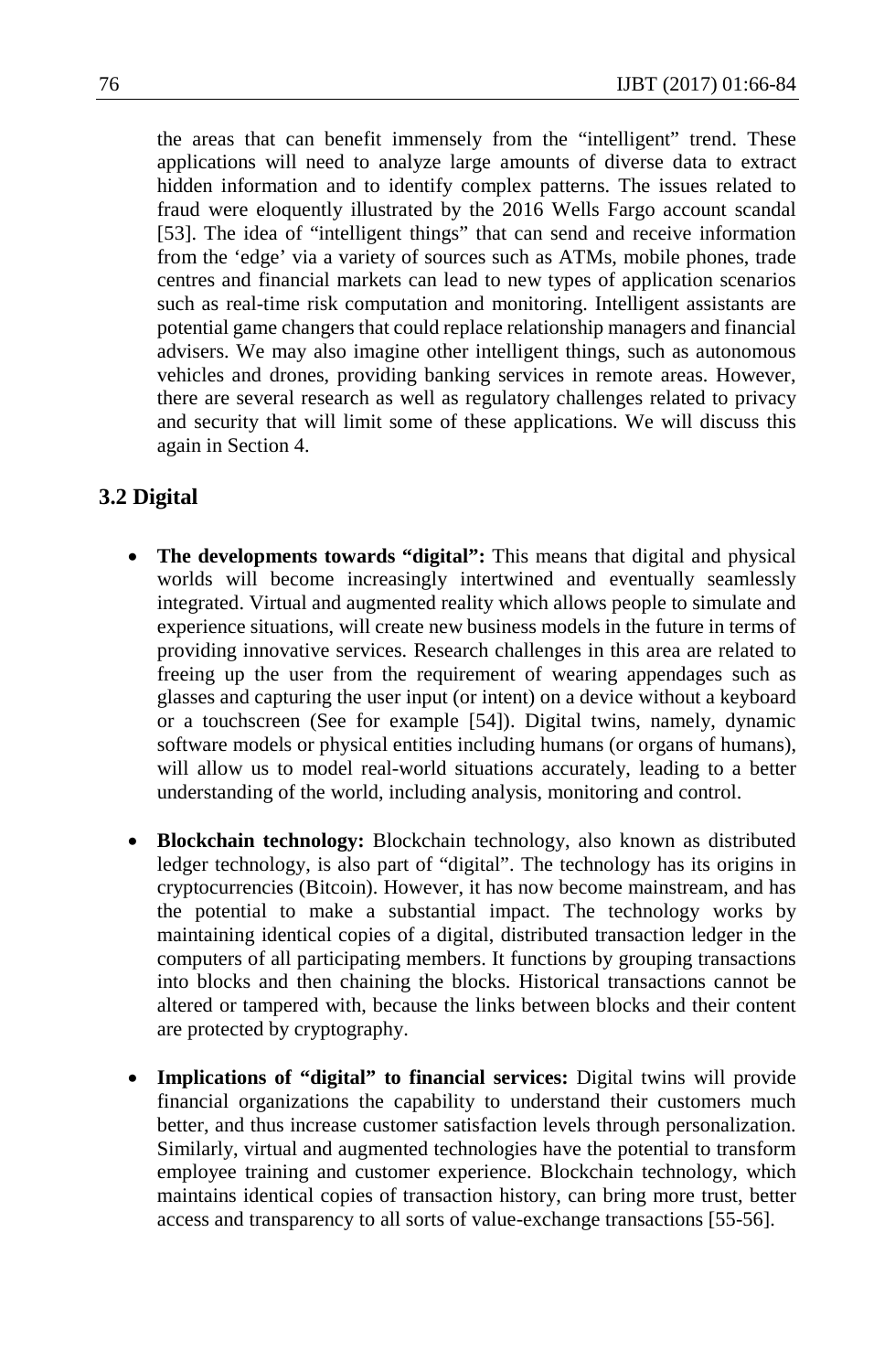# **3.3 Mesh**

- **Evolution of the mesh:** The evolution of the digital mesh (which provides dynamic connectivity across people, processes and things), will enable many more applications involving real-time responses. This will be accelerated by technologies such as 5G [57], which will increase the speed of connectivity by an order of magnitude. Conversational systems that use a variety of modalities for interaction (voice, sight, text, touch, gesture) will enable new types of interactions and services. The development of flexible (e.g. fold-up) interfaces will facilitate easy adoption of such technologies. Multi-channel solution architectures that are built on cloud and serverless computing and use APIs and services can be used to deliver dynamic and flexible solutions. Digital technology platforms and services will help build the digital business, streamlining many aspects such as business ecosystems and customer experience.
- **Implications of "mesh" to financial services:** Multi-channel solution architectures, combined with multi-modality interaction, can produce powerful solutions for automating many aspects of financial services such as loan underwriting, reconciliation, risk model development, real-time monitoring, automated portfolio management, and customer relationship management.

## **4 Research challenges**

In this section, we summarize the top research challenges that we believe need to be addressed in order to realize the full potential of the innovation opportunities in the financial services industry. We also point out the typical applications that will be enabled by finding solutions to these challenges:

**1. Blockchain technology:** Blockchain technology is projected to cause the next big transformation in financial services. However, in order to realize its vision, many open problems need to be addressed. Some critical issues are: scalability with respect to performance and latency requirements, extension to scenarios other than cryptocurrency (such as contracts and licensing), and security. If the research challenges mentioned above are addressed, blockchain technology has the potential to reduce the costs of transfer-of-value transactions (particularly across borders), and also fraud. They can also speed up the settlement process in share trading. By pushing identity management to the blockchain, banks can provide a wider range of quick and reliable options to customers for validating identities by eliminating intermediaries. Because blockchains can record anything of value, including contracts, they can also facilitate smarter (intelligent) contracts, where the contracting process as well as the enforcement of the obligations of the contract can be automated. Many banks are already projecting billions of dollars in savings by moving to blockchain technology.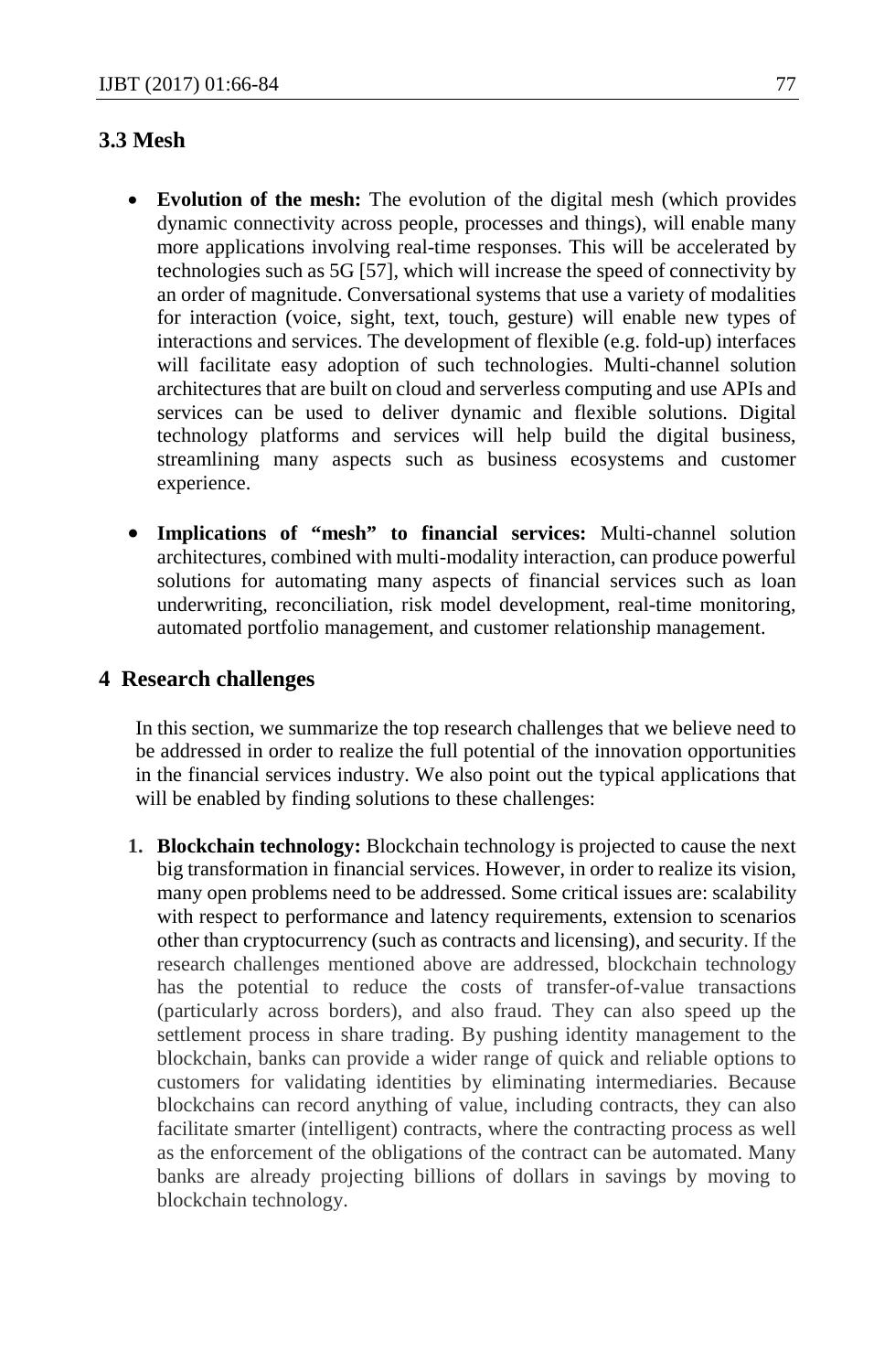**2. Analytics and machine learning on big data:** Big data is now ubiquitous and financial services industry is no exception. However, in order to derive the full benefits out of big data, we need to address several problems in advanced analytics and machine learning. These include how to reduce requirements for labelled data (especially in the case of deep learning approaches), how to learn structural as well as complex (e.g. 3D) invariances, and how to perform automated complex reasoning. Deep learning approaches are still plagued by problems such as providing theoretical guarantees, quantifying model complexity, tuning hyper-parameters, and designing architectures to perform multiple tasks. Issues related to analyzing large amounts of financial data include storing personal and private information (e.g., facial images or other biometric data), capture, transferring and storing big data. Other challenges include how to guarantee accuracy or correctness in an automated system. While it is possible to divert specific cases to a human when they are too complex, it is not always possible to identify cases to be sent to human operators automatically. For example, if a machine learning algorithm classifies a certain input with high confidence, we may assume that the algorithm provides the correct answer, but there is no guarantee, due to false positives. Much of financial data is stored in disparate locations in a variety of formats, based on the application and the process in which it is used. This leads to challenges in data storage, transfer, as well as filtering by interestingness or representativeness to reduce computational burden. In the case of analytics, low-complexity, adaptive, sequential, and multi-scale versions of algorithms that are amenable to running on scalable parallel architectures are needed to handle high-velocity streaming data [58-59]. In the case of integration with question answering systems, other analytics problems to be solved are goaloriented knowledge discovery and context-aware analytics.

Solving the research problems mentioned above will help address many issues in financial services. For example, analytics over huge amounts of disparate data is essential for automatic detection of crime and compliance. Similarly, detection of fraud and identifying cases of creative accounting will involve working with huge amounts of uncertain and imprecise data from different modalities and discovering cross-connections and correlations. Also, as mentioned in Section 2.2, entry of firms from non-financial domains (such as retail and travel) into the financial domain brings in a variety of challenges around integration and analysis of data from multiple and disparate data sources, including social media. Big data analytics can also facilitate remote monitoring and preventative maintenance of systems, thus reducing the cost of services. This is particularly useful in the era of protectionism. Big data analytics and machine learning provide tools for understanding trends in alternative investment markets, and can potentially help design services that provide automated financial investment advice to specific demographic groups such as the Millennials.

**3. Cyber security and privacy:** Security and privacy issues continue to be of paramount importance in financial applications that run in an intelligent digital mesh environment. In spite of a large amount of effort put into addressing many problems in this area, several challenges remain. Security is not just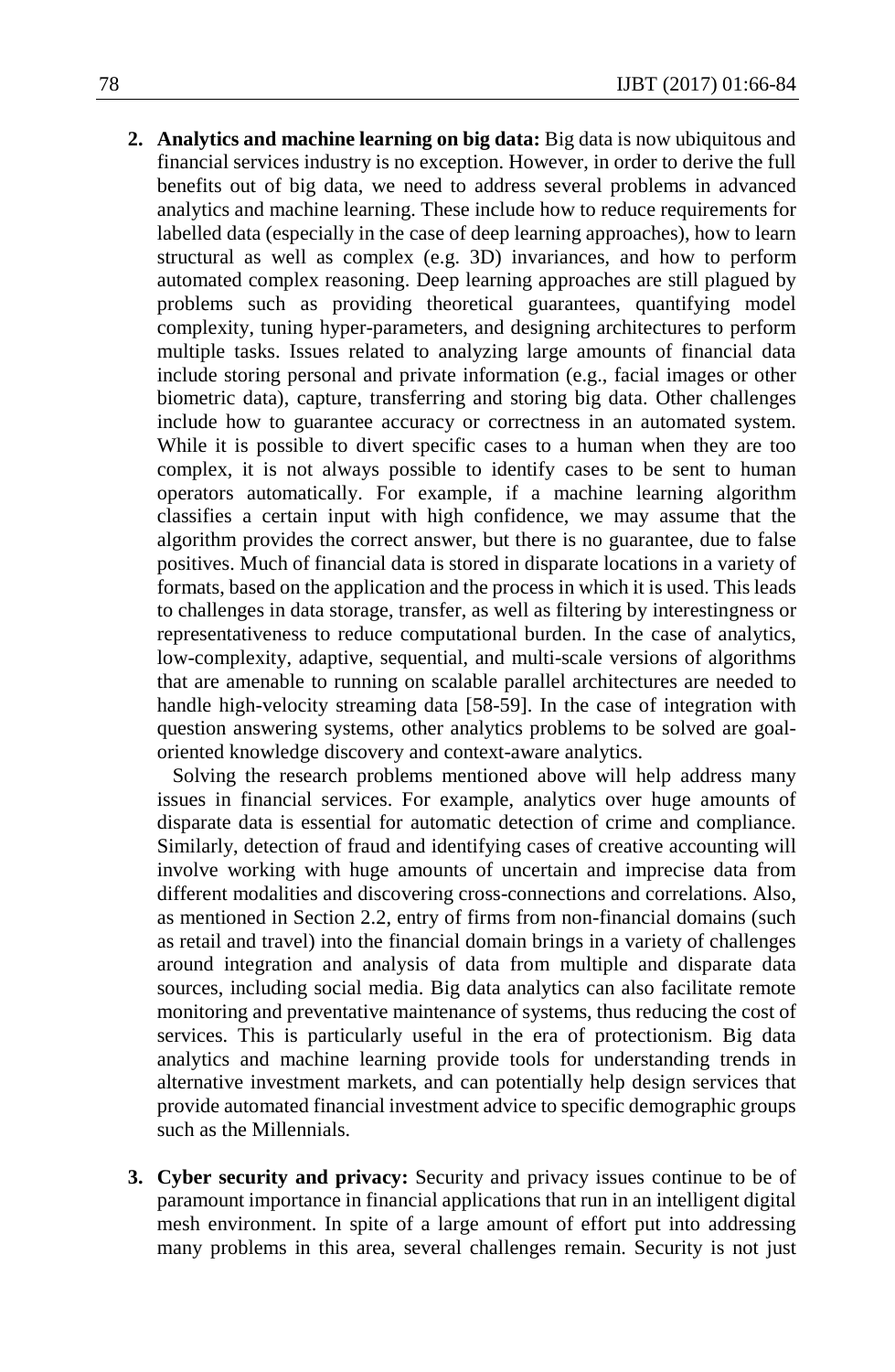limited to storage and transmission of data. Solutions need to integrate security features at every stage. Layered security architectures that use entity behaviour analytics will need to be designed and developed to monitor suspicious activities. Also, owing to many regulatory challenges, much more progress in privacy-preserving analytics will be needed if we were to automate services such as financial advice. Solving problems related to security will also help in problems related to emerging markets. For example, a combination of mobile technologies, security and authentication technologies, as well as stronger government regulations would significantly facilitate the success of the correspondent banking models.

- **4. Intelligent things:** Intelligent assistants are potential game changers that could replace relationship managers and financial advisers. One of the challenges in this area is to combine natural language understanding and conversational technologies to design effective dialog systems that are able to query databases or initiate query-specific analytics (e.g. goal-oriented knowledge discovery and context-aware analysis) that could help synthesize the answer for a user query. In many cases, the answer could also be in the form of a plot or a graph. Other difficult problem to solve is how to generate recommendations on the fly that make sense given the time, geography and other contextual information about the user. Other intelligent things such as self-driving vehicles and drones could have potential applications in delivering services that need physical contact. This could be particularly useful in branchless banking and in reaching out to remote customers in emerging markets. We believe that a combination of mobile technologies, security and authentication technologies, as well as stronger government regulations would significantly facilitate in the success of correspondent banking models over the next decade.
- **5. Natural language understanding and conversational interfaces:** Natural language understanding has made a lot of progress, and has been deployed in scenarios such as question answering in restricted domains. Much of current work is based on statistical methods that requires large amounts of data. On the other hand, many applications in financial services, such as translation of US GAAP-based financial reports and statements to IFRS (and vice versa) will require much deeper understanding of the text (including many nuances) and in the context in which the text needs to be interpreted. The context may include information about the entity about which the report is written, as well as other rules, policies and laws that may apply. The translation process is often subjective and is based on the expert's interpretation. Natural language understanding algorithms that incorporating domain knowledge, context, and other information into would open up further applications in the financial domain. Challenges in conversational technologies include paraphrase detection, deducing the context from the earlier conversations, and discovering user intent.
- **6. Modeling and reasoning in the context of complex dependencies:** Many problems in the financial services industry involve analyzing highly intricate relationships between various financial parameters, market variables, events,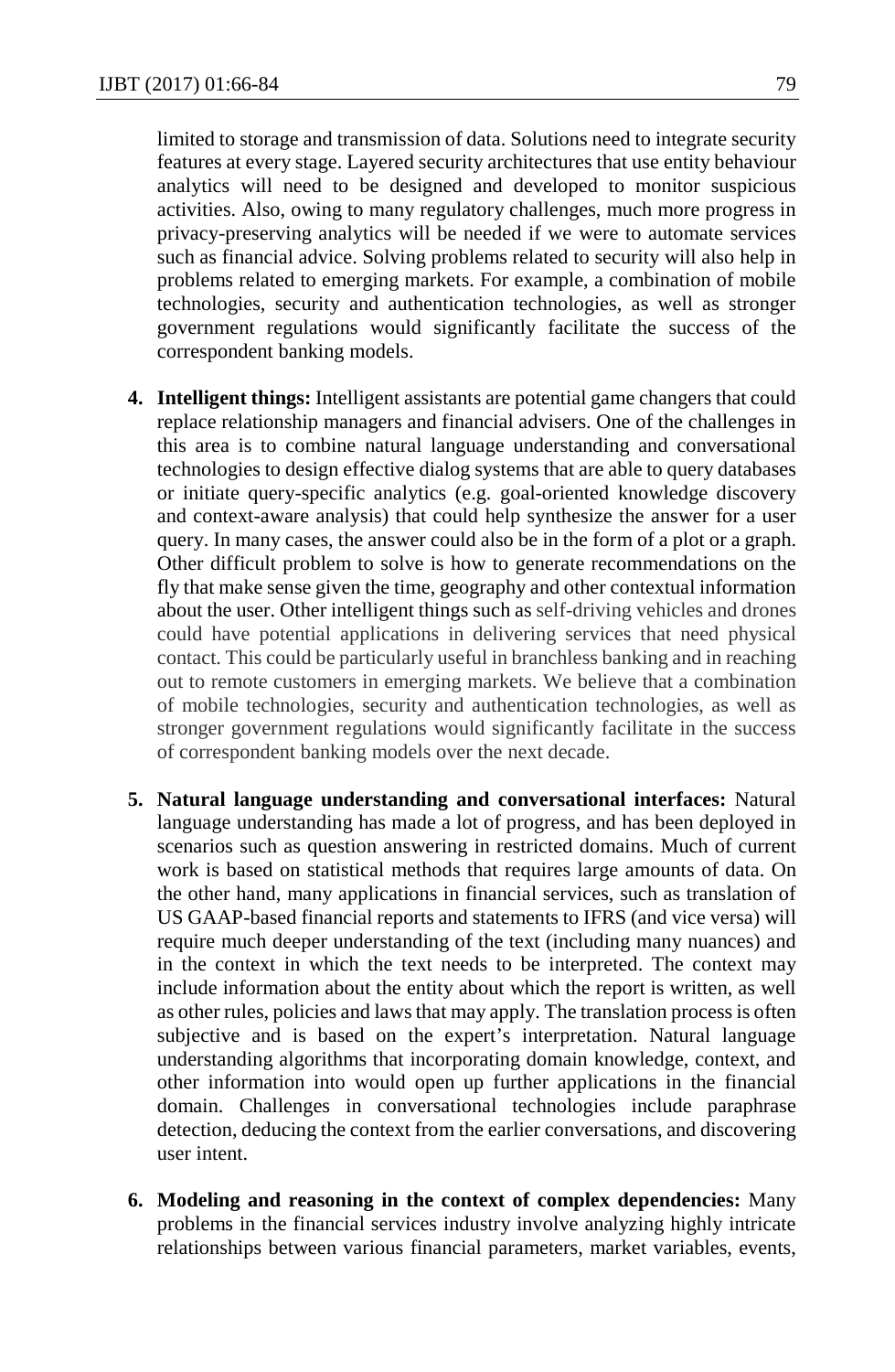and entities. Changes in the macro environment ripple through the network of such complex relationships, and if not properly modelled and analyzed, can manifest themselves in unexpected ways. Examples of such problems are automated investment risk planning and decision-making in the context of managing pension plans (see Section 2.1), managing individual consumers' investments in the context of the ageing population, and assessing impact of events on global supply chains. All of these problems require comprehensive models that are based on contextual understanding of the environment. The models should be capable of performing predictions and reasoning under uncertainty, because, very often, the information about changes in the macro environment is not precise and reliable.

- **7. Personalization technologies:** Personalization based on fine-grained user preferences, especially in the presence of sparse data, is still a technical challenge. High levels of personalization will need fine-grained segmentation of the customer base. Other dimensions such as personas and geography will further complicate the issue. We also need to create customized content for each segment. Effective matching of the content to the user without storing (or caching) multiple copies of the content will bring in issues related to scalability. Identifying the segment to which a new (or anonymous) user may belong is also a non-trivial problem. Ideally, a "digital twin" needs to be created to understand and model a customer, so that appropriate recommendations can be made in at the right place, right time, and the right context. However, given the restrictions imposed by privacy laws, there are limits to what kind of data may be collected to build such twins. Solving the personalization problem is crucial for several applications such as intelligent agents for personalized financial advice.
- **8. Automated technologies for loan default predictions:** Estimating reliable creditworthiness scores and predicting loan delinquency or default based on peer-to-peer interactions, transaction history, other online behavior (including social media data, when available), and limited demographic data is still a largely unsolved problem. The solution to this problem will play a key role in the near-term as well as the long-term future towards making P2P lending more attractive to investors and participants.
- **9. Virtual and augmented reality technologies for customer interactions, training and remote support:** In many situations, physical presence of an agent or an employee of a financial organization to address a customer problem may not be feasible. This can be due to protectionist measures, cost of travel, availability of personnel, cost of training agents, etc. The challenge is to develop technologies based on virtual/augmented reality and intelligent agents to handle such situations. For example, new tools based on these technologies can be developed for providing self-help to customers for problem-solving and trouble shooting. Similarly, "virtual banks" can provide a scalable solution to the problem of branchless banking. Design of user-friendly interfaces (other than key pads) for collecting user input is critical for the success of solutions based on virtual and augmented reality.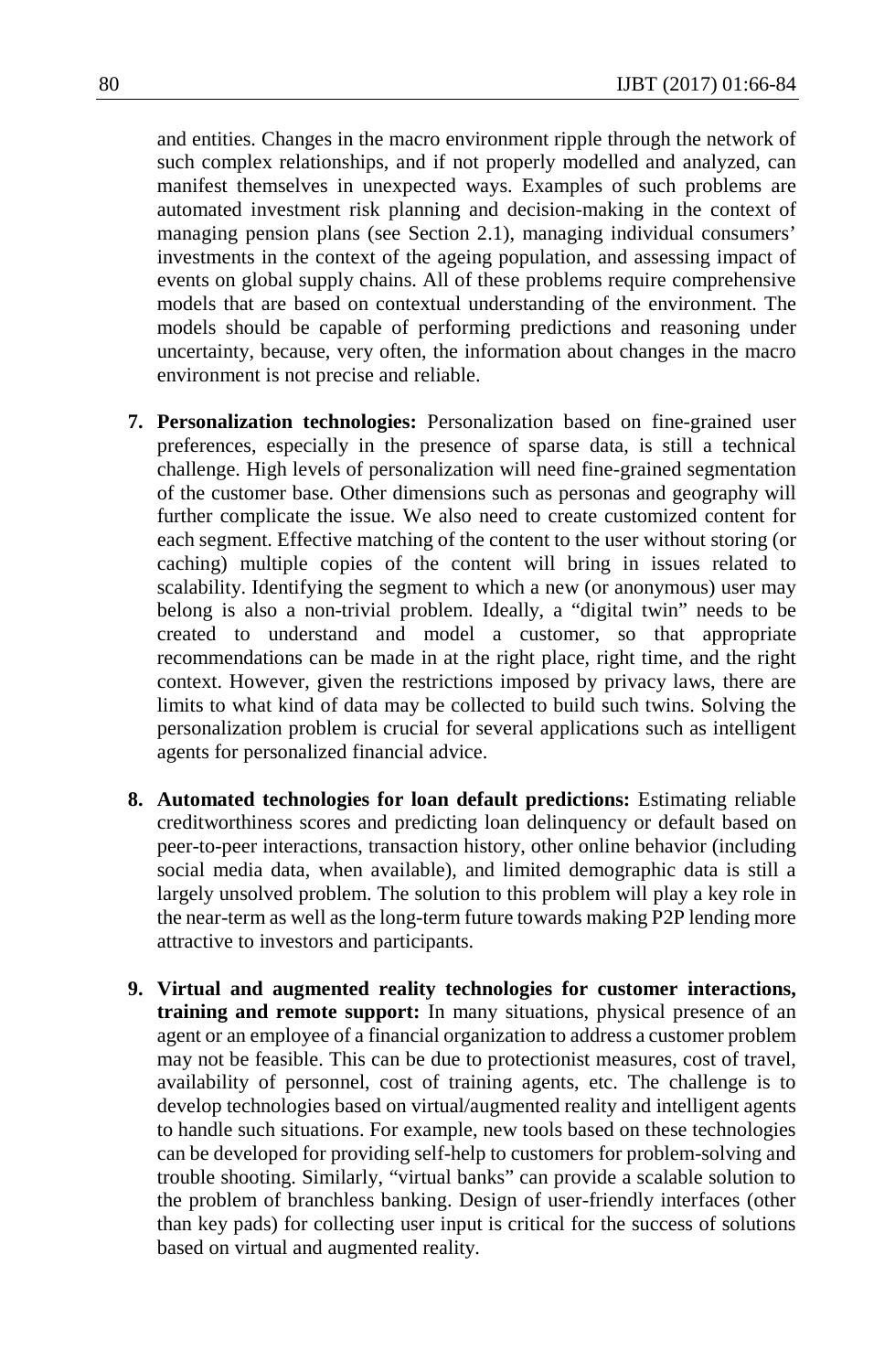## **5 Conclusion**

We are living in exciting times of dramatically fast-paced innovation in the financial services industry in the form of novel financial products and services. Given this background, we have reviewed the macro-environmental factors and technology trends that are giving rise to this innovation, and identified some of the key research (technical) challenges that need to be overcome if we want to realize the full potential of the innovation opportunities. We envisage a future in which such financial products and services would be offered increasingly by a wide gamut of stakeholders (including start-ups) outside of the traditional financial institutions to meet the high expectations and preferences of newer market segments that are emerging, (e.g., the Millennials and the ageing population). The day may not be far when a person in a remote location might "walk into" a virtual bank to order a credit card that may be delivered by a drone, or a personal assistant might help manage the investments of a Millennial.

We believe that the solutions developed in response to the research challenges faced by the financial services industry would also be broadly applicable (albeit possibly with some modifications) to other industry domains such as retail, travel & tourism, healthcare, and transportation. As a single instance, the research advances in natural language processing and contextualization of textual data may very well be applied to facilitate users in determining appropriate healthcare vendors that are aligned with their preferences or to automate insurance claims. We hope that researchers from academia, industry and other government organizations will come together to realize these innovations in the financial services space.

## **References**

- 1. Investopedia article on Fintech[. http://www.investopedia.com/terms/f/fintech.asp](http://www.investopedia.com/terms/f/fintech.asp)<br>2. Sironi, P. (ed) Bibliography, in FinTech Innovation: From Robo-Advisors to Go
- 2. Sironi, P. (ed) Bibliography, in FinTech Innovation: From Robo-Advisors to Goal Based Investing and Gamification. John Wiley & Sons, Ltd., Chichester, UK. doi: 10.1002/9781119227205.biblio (2016)
- 3. Clay A, Camfield J.: Big ideas for a new economy: Social currency unleashed. [http://www.fastcoexist.com/1679259/big-ideas-for-a-new-economy-social-currency-unleashed.](http://www.fastcoexist.com/1679259/big-ideas-for-a-new-economy-social-currency-unleashed)  (2012)
- 4. Blundell-Wignall A.: The bitcoin question: currency versus trust-less transfer technology. OECD Working Papers on Finance, Insurance and Private Pensions, No. 37, OECD Publishing. http://dx.doi.org/10.1787/5jz2pwjd9t20-en (2014)
- 5. Mesropyan E.: Global fintech funding reached \$36 bn in 2016 with payments companies securing 40% of total funds[. https://letstalkpayments.com/global-fintech-funding-36-bn-2016/.](https://letstalkpayments.com/global-fintech-funding-36-bn-2016/) (2017)
- 6. [Crosman](https://www.americanbanker.com/author/penny-crosman) P.: BBVA compass takes emulating startups to another level. [http://www.americanbanker.com/news/bank-technology/bbva-compass-takes-emulating-startups](http://www.americanbanker.com/news/bank-technology/bbva-compass-takes-emulating-startups-to-another-level-1074384-1.html)[to-another-level-1074384-1.html.](http://www.americanbanker.com/news/bank-technology/bbva-compass-takes-emulating-startups-to-another-level-1074384-1.html) (2015)
- 7. H1-B visa rules: Trump tightens the noose on US firms; entry-level Indian techies to bear the brunt. Business Today.http://www.businesstoday.in/current/economy-politics/h1-b-visa-rules-donaldtrump-us-firms-indian-techies/story/249335.html. (2017)
- 8. Broadbent J., Palumbo M., Woodman E.: The shift from defined benefit to defined contribution pension plans - implications for asset allocation and risk management. Working Group on Institutional Investors, Global Savings and Asset Allocation established by the Committee on the Global Financial System. https://www.bis.org/publ/wgpapers/cgfs27broadbent3.pdf (2006)
- 9. McWhinney JE.: The demise of the defined-benefit plan. http://www.investopedia.com/ articles/retirement/06/demiseofdbplan.asp. Accessed 20 June 2017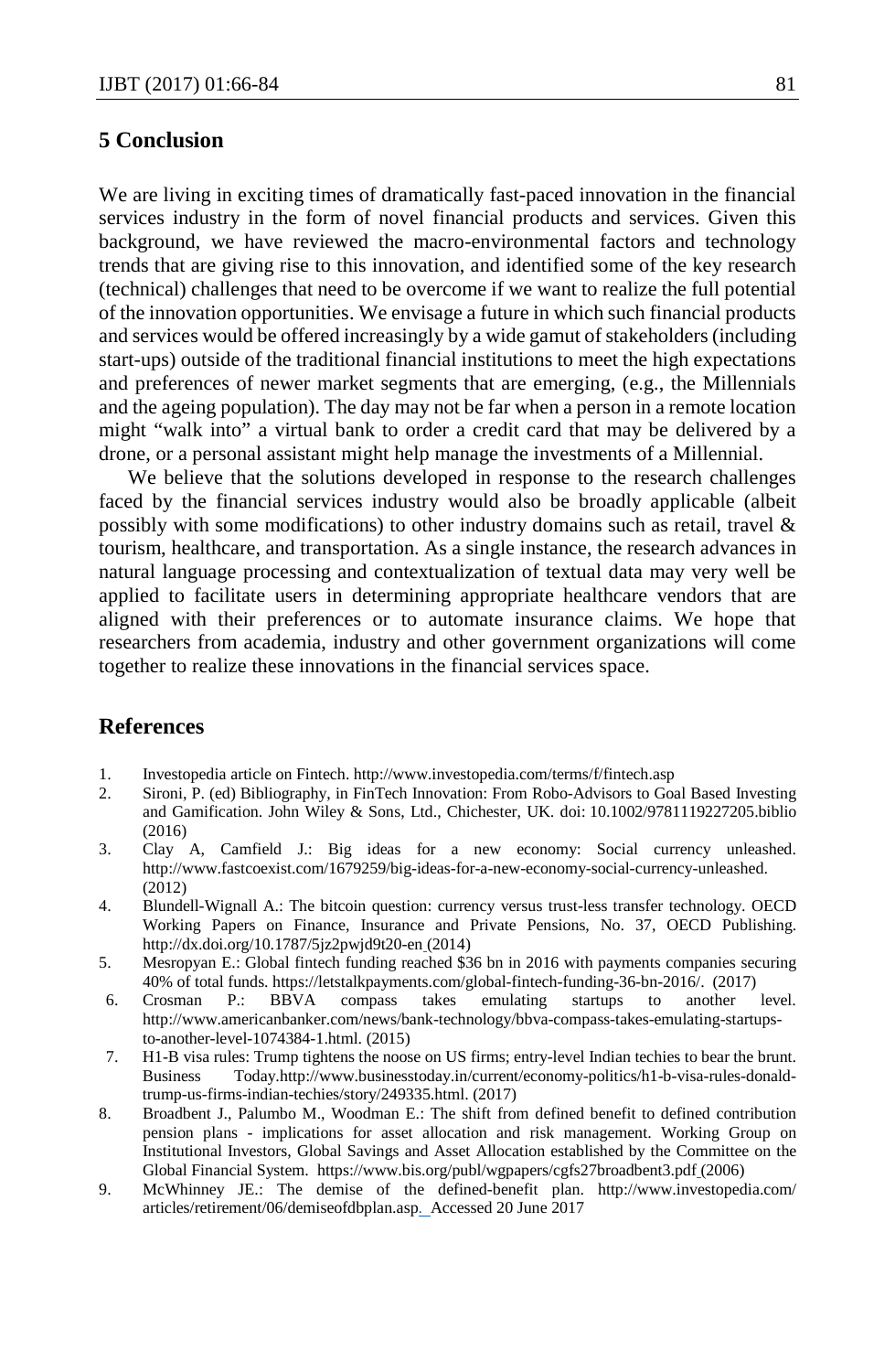- 10. The 10 Worst Corporate Accounting Scandals of All Time. http://www.accountingdegree.org/scandals/. Accessed 20 June 2017
- 11. Brody RG, Melendy SR, Perri FS (2012) Commentary from the American Accounting Association's 2011 Annual Meeting Panel on Emerging Issues in Fraud Research. Accounting Horizons: September 2012, 26(3): 513-531. https://doi.org/10.2308/acch-50175
- 12. Asthana S, Balsam S, Kim S (2009) The effect of Enron, Andersen, and Sarbanes‐Oxley on the US market for audit services. Accounting Research Journal 22(1): 4-26. <https://doi.org/10.1108/10309610910975306>
- 13. Kuhn JR Jr., Sutton SG.: Learning from worldcom: implications for fraud detection through continuous assurance. Journal of Emerging Technologies in Accounting (3): 61–80, (2006)
- 14. Tomasic R.: The financial crisis and the haphazard pursuit of financial crime. Journal of Financial Crime, (18)1: 7-31, <https://doi.org/10.1108/13590791111098771> (2011)
- 15. The laws that govern the securities industry. US Securities and Exchange Commission. http://www.sec.gov/about/laws.shtml. Accessed 20 June 2017
- 16. Kothari SP., Ramanna K., Skinner DJ.: Implications for GAAP from an analysis of positive research in accounting. Journal of Accounting and Economics. Elsevier 50(2-3): 246-286 (2010)
- 17. Nobes C.: The survival of international differences under IFRS: towards a research agenda. Accounting and Business Research 36(3): 233-245 (2006)
- 18. Bradshaw M., Callahan C., Ciesielski J., Gordon EA., Hodder L., Hopkins PE., Kohlbeck M., Laux R, McVay S., Stober T., Stocken P., Yohn TL.: Response to the SEC's proposed rule-roadmap for the potential use of financial statements prepared in accordance with international financial reporting standards (IFRS) by U.S. Issuers. Accounting Horizons (24)1: 117-128. (2010)
- 19. Pologeorgis N.: The impact of combining the U.S. GAAP and IFRS. http://www.investopedia.com /articles/economics/12/impact-gaap-ifrs-convergence.asp. Accessed 20 June 2017
- 20. FASB. Progress report on commitment to convergence of accounting standards and a single set of high quality global accounting standards. [http://www.fasb.org/cs/ContentServer?site=FASB&c=](http://www.fasb.org/cs/ContentServer?site=FASB&c=Document_C&pagename=FASB%2FDocument_C%2FDocumentPage&cid=1176156953931) [Document\\_C&pagename=FASB%2FDocument\\_C%2FDocumentPage&cid=1176156953931](http://www.fasb.org/cs/ContentServer?site=FASB&c=Document_C&pagename=FASB%2FDocument_C%2FDocumentPage&cid=1176156953931) (2010)
- 21. Jeffers AE., Mengyu W., Askew S.: The switch from US GAAP to IFRS. Proceedings of the Northeast Business & Economics Association: 48–54 (2010)
- 22. Arens AA., Loebbecke JK.: Auditing, an integrated approach. Ed.7. Prentice-Hall Series in Accounting. (1997)
- 23. Alternative investment. [http://www.investopedia.com/terms/a/alternative\\_investment.asp Accessed](http://www.investopedia.com/terms/a/alternative_investment.asp%20Accessed%2023%20June%202017) [23 June 2017](http://www.investopedia.com/terms/a/alternative_investment.asp%20Accessed%2023%20June%202017)
- 24. Jeffrey M.: A decade of alternative investment market (AIM) but little impact on the UK apparel sector. Journal of Fashion Marketing and Management: An International Journal 11(3): 441- 444. <https://doi.org/10.1108/13612020710763164> (2007)
- 25. Fuglie K et al.: Agricultural research and development: public and private investments under alternative markets and institutions. Agricultural Economic Report/U.S. Department of Agriculture (no. 735), Publisher: [Washington]: U.S. Department of Agriculture, 1996
- 26. Turner C.: Alternative investment trends for 2015 and outlook for 2014. [http://www.hedgethink.com/resources/alternative-investment-trends-for-2015-and-outlook-for-](http://www.hedgethink.com/resources/alternative-investment-trends-for-2015-and-outlook-for-2014/)[2014/.](http://www.hedgethink.com/resources/alternative-investment-trends-for-2015-and-outlook-for-2014/) (2014)
- 27. Chandler N (2012) What is Google Wallet? http://electronics.howstuffworks.com/googlewallet1.htm. Accessed 23 June 2017
- 28. Amazon Store Cardholder. [https://www.amazon.com/iss/credit/storecardmember/ref=storecard\\_van.](https://www.amazon.com/iss/credit/storecardmember/ref=storecard_van) Accessed 23 June 2017
- 29. James K.: The new amazon store card gives prime users 5% cash back. [http://twocents.lifehacker.com/the-new-amazon-store-card-gives-prime-users-5-cash-bac-](http://twocents.lifehacker.com/the-new-amazon-store-card-gives-prime-users-5-cash-bac-1694419150)[1694419150.](http://twocents.lifehacker.com/the-new-amazon-store-card-gives-prime-users-5-cash-bac-1694419150) (2015)
- 30. Profis S.: Everything you need to know about NFC and mobile payments[. http://www.cnet.com/how](http://www.cnet.com/how-to/how-nfc-works-and-mobile-payments/)[to/how-nfc-works-and-mobile-payments/.](http://www.cnet.com/how-to/how-nfc-works-and-mobile-payments/) (2014)
- 31. Gross G.: Verizon, AT&T, T-Mobile form joint digital wallet venture. [http://www.computerworld.com/article/2514394/enterprise-applications/verizon--at-t--t-mobile](http://www.computerworld.com/article/2514394/enterprise-applications/verizon--at-t--t-mobile-form-joint-digital-wallet-venture.html)[form-joint-digital-wallet-venture.html.](http://www.computerworld.com/article/2514394/enterprise-applications/verizon--at-t--t-mobile-form-joint-digital-wallet-venture.html) (2010)
- 32. Peachey S., Roe A.: Access to finance: what does it mean and how do savings banks foster access. World Savings and Retail Banking Institute (WSBI) (2006)
- 33. Tyson J.: FINCA international CEO on the future of microfinance. [https://www.devex.com/news/finca-international-ceo-on-the-future-of-microfinance-85615.](https://www.devex.com/news/finca-international-ceo-on-the-future-of-microfinance-85615) (2015)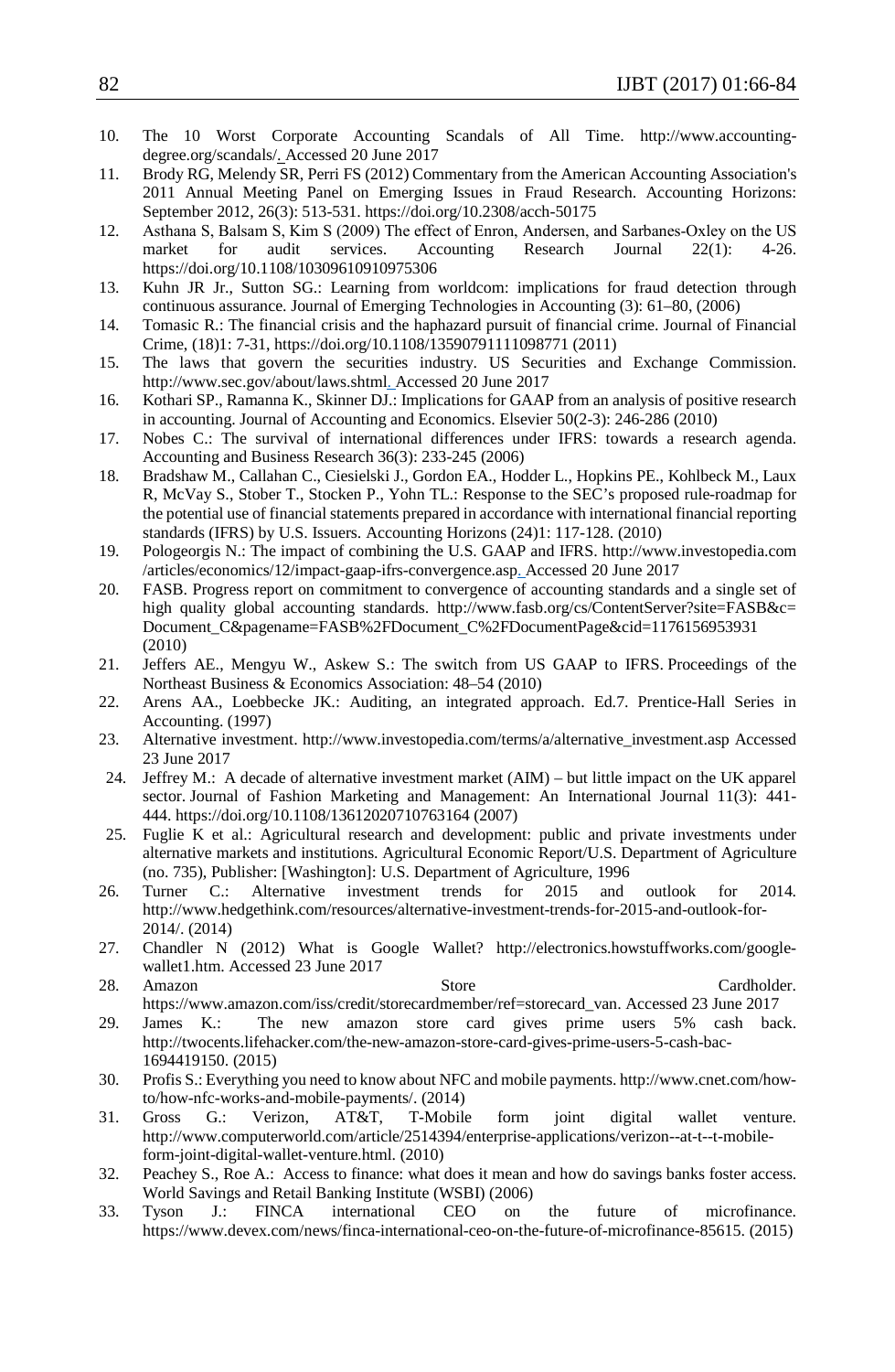- 34. Kishore A.: Business correspondent model boosts financial inclusion in india, [https://www.minneapolisfed.org/publications/community-dividend/business-correspondent-model](https://www.minneapolisfed.org/publications/community-dividend/business-correspondent-model-boosts-financial-inclusion-in-india)[boosts-financial-inclusion-in-india.](https://www.minneapolisfed.org/publications/community-dividend/business-correspondent-model-boosts-financial-inclusion-in-india) (2012)
- 35. Wikipedia article. [http://en.wikipedia.org/wiki/Peer-to-peer\\_lending.](http://en.wikipedia.org/wiki/Peer-to-peer_lending) Accessed 23 June 2017
- 36. Uster S.: P2P lending will be a game-changing evolution if we don't curb innovation. [http://www.theglobeandmail.com/report-on-business/rob-commentary/p2p-lending-will-be-a](http://www.theglobeandmail.com/report-on-business/rob-commentary/p2p-lending-will-be-a-game-changing-evolution-if-we-dont-curb-innovation/article24715236/)[game-changing-evolution-if-we-dont-curb-innovation/article24715236/.](http://www.theglobeandmail.com/report-on-business/rob-commentary/p2p-lending-will-be-a-game-changing-evolution-if-we-dont-curb-innovation/article24715236/) (2015)
- 37. Bajpai P.: The Rise of Peer-To-Peer (P2P) Lending. [http://www.nasdaq.com/article/the-rise-of](http://www.nasdaq.com/article/the-rise-of-peertopeer-p2p-lending-cm685513)[peertopeer-p2p-lending-cm685513.](http://www.nasdaq.com/article/the-rise-of-peertopeer-p2p-lending-cm685513) (2016)
- 38. The world's growing aging population presents financial challenges and market opportunities for public and private sectors. Center for Financial Inclusion at Accion. [http://www.prnewswire.com/news-releases/the-worlds-growing-aging-population-presents](http://www.prnewswire.com/news-releases/the-worlds-growing-aging-population-presents-financial-challenges-and-market-opportunities-for-public-and-private-sectors-300033331.html)[financial-challenges-and-market-opportunities-for-public-and-private-sectors-300033331.html.](http://www.prnewswire.com/news-releases/the-worlds-growing-aging-population-presents-financial-challenges-and-market-opportunities-for-public-and-private-sectors-300033331.html)  (2015)
- 39. Dyson R.: How to make money from the world's ageing population. [http://www.telegraph.co.uk/](http://www.telegraph.co.uk/finance/personalfinance/investing/10191182/How-to-make-money-from-the-worlds-ageing-population.html) [finance/personalfinance/investing/10191182/How-to-make-money-from-the-worlds-ageing](http://www.telegraph.co.uk/finance/personalfinance/investing/10191182/How-to-make-money-from-the-worlds-ageing-population.html)[population.html.](http://www.telegraph.co.uk/finance/personalfinance/investing/10191182/How-to-make-money-from-the-worlds-ageing-population.html) (2013)
- 40. McCarthy N.: Asian millionaires now control more wealth than those in north america. [https://www.forbes.com/sites/niallmccarthy/2016/06/28/asian-millionaires-now-control-more](https://www.forbes.com/sites/niallmccarthy/2016/06/28/asian-millionaires-now-control-more-wealth-than-those-in-north-america-infographic/#2076154941d3)[wealth-than-those-in-north-america-infographic/#2076154941d3.](https://www.forbes.com/sites/niallmccarthy/2016/06/28/asian-millionaires-now-control-more-wealth-than-those-in-north-america-infographic/#2076154941d3) (2016)
- 41. Data Story Millennials. Goldman Sachs Report. http://www.goldmansachs.com/ourthinking/pages/millennials/index.html. (2017)
- 42. The \$30 trillion challenge: what will millennials do with their forthcoming \$30 trillion inheritance? Morgan Stanley Wealth Management Report: https://www.morganstanley.com/ ideas/30-trillionchallenge. (2015)
- 43. Shin L.: How millennials' money habits could shake up the financial services industry. http://www.forbes.com/sites/laurashin/2015/05/07/how-millennials-money-habits-could-shake-upthe-financial-services-industry/. (2015)
- 44. Global value chains: investment and trade for development. World Investment Report. UNCTAD. [http://unctad.org/en/PublicationsLibrary/wir2013\\_en.pdf.](http://unctad.org/en/PublicationsLibrary/wir2013_en.pdf) (2013)
- 45. Seifert RW, Bochukova P.: Global value chains under threat. [http://www.imd.org/research/](http://www.imd.org/research/challenges/TC029-14-global-value-chains-under-threat-seifert-bochukova.cfm) [challenges/TC029-14-global-value-chains-under-threat-seifert-bochukova.cfm.](http://www.imd.org/research/challenges/TC029-14-global-value-chains-under-threat-seifert-bochukova.cfm) (2014)
- 46. Kenkre S, Kondapally R, Pandit V.: Algorithmic Aspects of Planning under Uncertainty for Service Delivery Organizations. Proceedings of the International Conference on Service Oriented Computing (ICSOC): 615-622 (2012)
- 47. Karthik S, Kenkre S, Narayanam K, Pandit V.: Resiliency Analytics Framework for Service Delivery Organizations. SRII Global Conference. (2012)
- 48. Karthik S, Kenkre S, Narayanam K, Pandit V.: Recourse aware resource allocation for contingency planning in distributed service delivery, IEEE Conference on Service Operations, Logistics and Informatics (SOLI) (2012)
- 49. Panetta K.: Gartner's Top 10 Strategic Technology Trends for 2017. http://www.gartner.com/ smarterwithgartner/gartners-top-10-technology-trends-2017/. (2016)
- 50. Here are some technologies you'll be reading about this year. IEEE Spectrum, 21-51. (2017)
- 51. Press Release: Gartner Identifies the Top 10 Strategic Technology Trends for 2016. October 2015, [http://www.gartner.com/newsroom/id/3143521.](http://www.gartner.com/newsroom/id/3143521) (2015)
- 52. Special Report: 2016 Top Tech to Watch. IEEE Spectrum, (2016)
- 53. Egan M.: 5,300 Wells Fargo employees fired over 2 million phony accounts. [http://money.cnn.com/2016/09/08/investing/wells-fargo-created-phony-accounts-bank](http://money.cnn.com/2016/09/08/investing/wells-fargo-created-phony-accounts-bank-fees/index.html#sthash.Y80TJ32O.dpuf)[fees/index.html#sthash.Y80TJ32O.dpuf.](http://money.cnn.com/2016/09/08/investing/wells-fargo-created-phony-accounts-bank-fees/index.html#sthash.Y80TJ32O.dpuf) (2016)
- 54. Hesselmann T., Boll S., Heuten W. SCIVA: designing applications for surface computers. Proceedings of the 3<sup>rd</sup> ACM SIGCHI Symposium on Engineering Interactive Computing Systems: 191-196. (2011)
- 55. Tapscott A., Tapscott D.: How blockchain is changing finance. Harvard Business Review. https://hbr.org/2017/03/how-blockchain-is-changing-finance (2017)
- 56. Yli-Huumo J., Deokyoon K., Choi S., Park S., Smolander K.: Where is current research on blockchain technology?—a systematic review," Plos One, <http://journals.plos.org/plosone/article?id=10.1371/journal.pone.0163477> (2016)
- 57. Wikipedia article on "5G"[. https://en.wikipedia.org/wiki/5G.](https://en.wikipedia.org/wiki/5G) (2017)